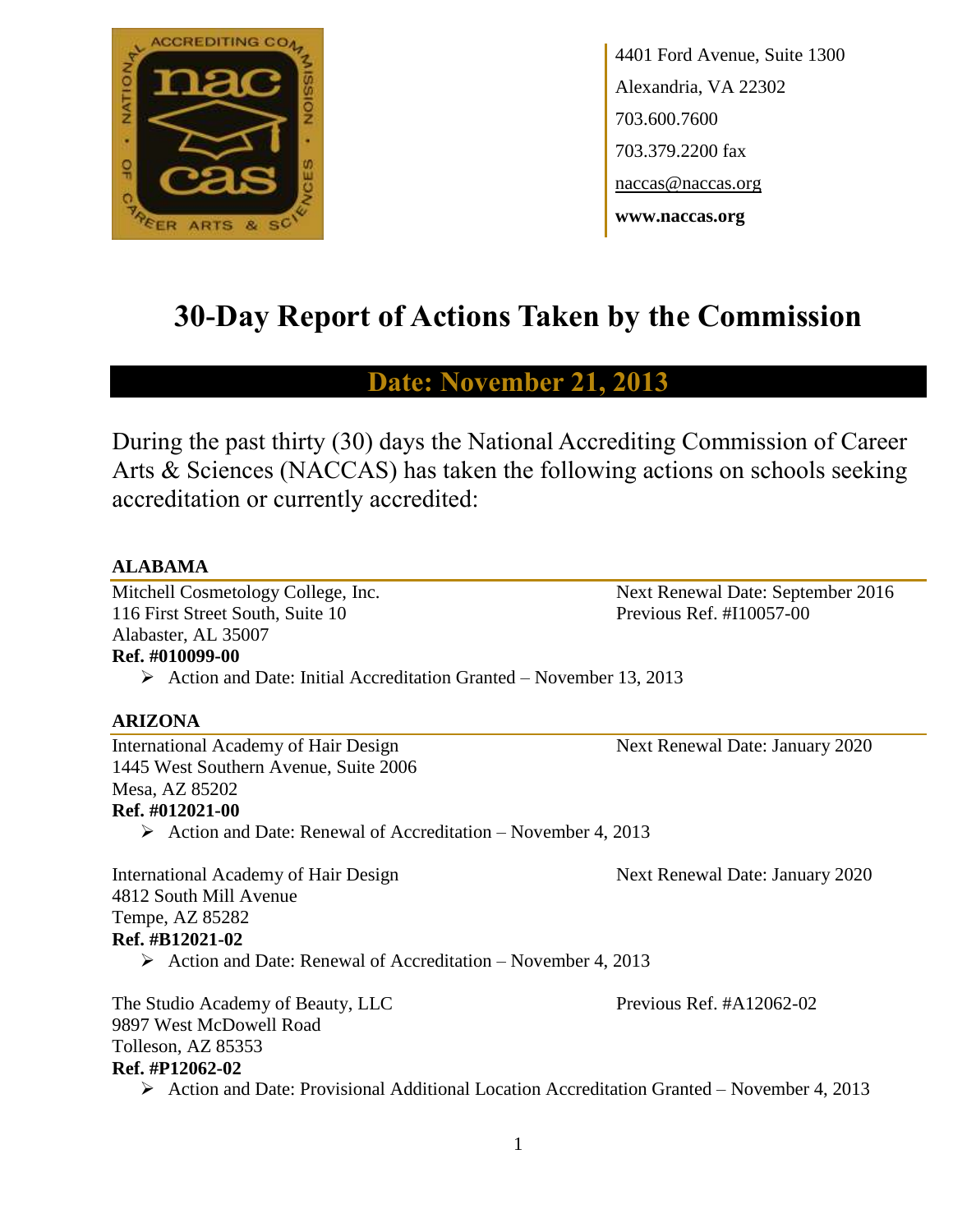Regency Beauty Institute **Next Renewal Date: January 2018** 7225 East Broadway Boulevard, Suite 170 Tucson, AZ 85710 **Ref. #B33013-20**  $\triangleright$  Action and Date: Renewal of Accreditation and Financial Monitoring Continued – November 4, 2013 Regency Beauty Institute Next Renewal Date: January 2018 10217 North Metro Parkway West, Suite 102 Phoenix, AZ 85051 **Ref. #B33013-22**  $\triangleright$  Action and Date: Renewal of Accreditation and Financial Monitoring Continued – November 4, 2013 Regency Beauty Institute Next Renewal Date: January 2018 7910 West Thomas Road, Suite 105 Phoenix, AZ 85033 **Ref. #B33013-36**  $\triangleright$  Action and Date: Renewal of Accreditation and Financial Monitoring Continued – November 4, 2013 Regency Beauty Institute Next Renewal Date: January 2018 1457 West Southern Avenue, Suite 113 Mesa, AZ 85202 **Ref. #B33013-38**  $\triangleright$  Action and Date: Renewal of Accreditation and Financial Monitoring Continued – November 4, 2013

Regency Beauty Institute Next Renewal Date: January 2018 625 East Wetmore, Suite F-109 Tucson, AZ 85705

# **Ref. #B33013-59**

 $\triangleright$  Action and Date: Renewal of Accreditation and Financial Monitoring Continued – November 4, 2013

# **ARKANSAS**

Regency Beauty Institute 4107 Steele Boulevard Fayetteville, AR 72703 **Ref. #B33013-68** Action and Date: Change of Name Approved – November 4, 2013 • Previous Name: Regency Beauty Institute - Fayetteville

• New Name: Regency Beauty Institute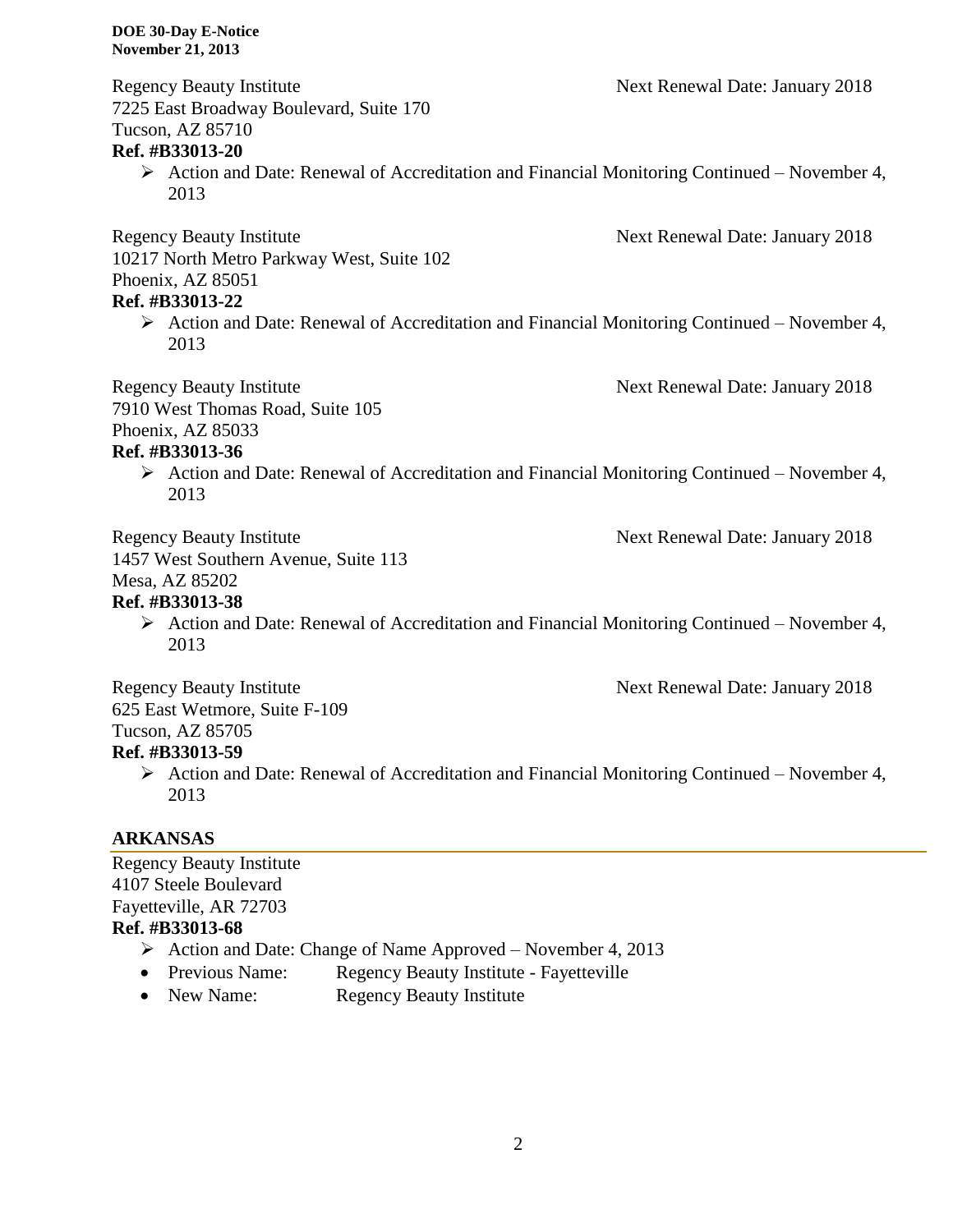#### **CALIFORNIA**

Rosemead Beauty School 8531 East Valley Boulevard Rosemead, CA 91770

### **Ref. #014097-00**

- Action and Date: Addition of Program Approved with a Stipulation November 4, 2013
- New Program: Massage Therapy I 285 Clock Hours

Bellus Academy 13266 Poway Road Poway, CA 92064 **Ref. #014240-00**

Action and Date: Institution Placed on Monitoring (Refund Policy) – November 4, 2013

COBA Academy 102 North Glassell Street Orange, CA 92866 **Ref. #014325-00**

 $\triangleright$  Action and Date: Change of Control Approved with a Stipulation – November 13, 2013

| $\bullet$ | Previous Ownership:     |      |     |
|-----------|-------------------------|------|-----|
|           | The Everett Group, Inc. | 100% |     |
|           | Ms. Ariella Williams    |      | 50% |
|           | Mr. Roger Williams      |      | 50% |

| $\bullet$ | New Ownership:             |      |        |
|-----------|----------------------------|------|--------|
|           | Affiliated Academies, Inc. | 100% |        |
|           | Ms. Carol Ann Malkasian    |      | 35%    |
|           | Mr. Tom Malkasian          |      | 35%    |
|           | Ms. Michele Malkasian      |      | 10%    |
|           | Mr. Shant Malkasian        |      | 10%    |
|           | Ms. Talene Malkasian       |      | $10\%$ |

David's Academy of Beauty 8652 East Whittier Boulevard Pico Rivera, CA 90660 **Ref. #014328-00**

# Action and Date: Institution Placed on Probation and Continued on Low Outcomes Monitoring (Placement) – November 4, 2013

Advance Beauty Techs Academy 641 North State Street, Suite 1 San Jacinto, CA 92583

#### **Ref. #014385-00**

Action and Date: Change of Program Name Acknowledged – November 6, 2013

| • Previous Names: | <b>Barbering</b>       | 1500 Clock Hours |
|-------------------|------------------------|------------------|
|                   | <b>Teacher Trainee</b> | 600 Clock Hours  |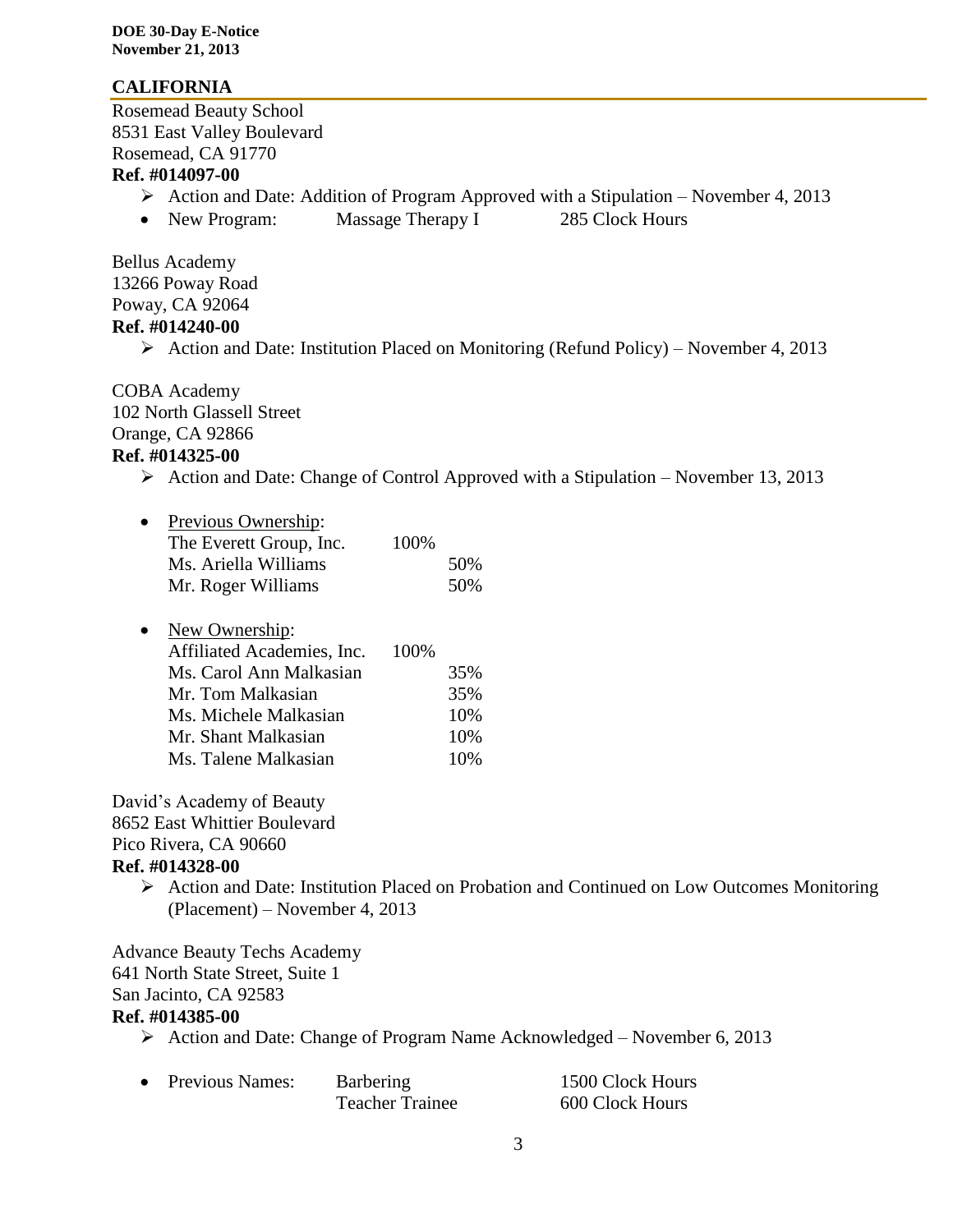|                                 | <b>Barbering Cross-Over</b>    | 400 Clock Hours                 |
|---------------------------------|--------------------------------|---------------------------------|
|                                 | Manicuring                     | 400 Clock Hours                 |
| New Names:<br>$\bullet$         | Barber                         | 1500 Clock Hours                |
|                                 | <b>Teacher Trainee Program</b> | 600 Clock Hours                 |
|                                 | <b>Barber Crossover</b>        | 400 Clock Hours                 |
|                                 | Manicurist                     | 400 Clock Hours                 |
| <b>COLORADO</b>                 |                                |                                 |
| <b>Regency Beauty Institute</b> |                                | Next Renewal Date: January 2018 |

6755 West 88th Avenue, Unit A Westminster, CO 80031

#### **Ref. #B33013-16**

 Action and Date: Renewal of Accreditation and Financial Monitoring Continued – November 4, 2013

#### **FLORIDA**

Bene's International School of Beauty, Inc. Next Renewal Date: January 2020 7027 U.S. Highway 19 New Port Richey, FL 34652 **Ref. #019019-00**

 $\triangleright$  Action and Date: Renewal of Accreditation – November 4, 2013

Bene's International School of Beauty – Spring Hill Next Renewal Date: January 2020 1486 Pinehurst Drive Spring Hill, FL 34606 **Ref. #B19019-01**

 $\triangleright$  Action and Date: Renewal of Accreditation – November 4, 2013

Hollywood Institute of Beauty Careers 420 South State Road 7 Hollywood, FL 33023 **Ref. #019103-00**

 $\triangleright$  Action and Date: Institution Placed on Monitoring (Practical Grading & Course Outlines) – November 4, 2013

Hollywood Institute of Beauty Careers 1440 JFK Causeway, Suite 100 North Bay Village, FL 33141 **Ref. #B19103-01**

Action and Date: Institution Placed on Monitoring (Practical Grading & Course Outlines) – November 4, 2013

Hollywood Institute of Beauty Careers 7587-7599 South Dixie Highway West Palm Beach, FL 33405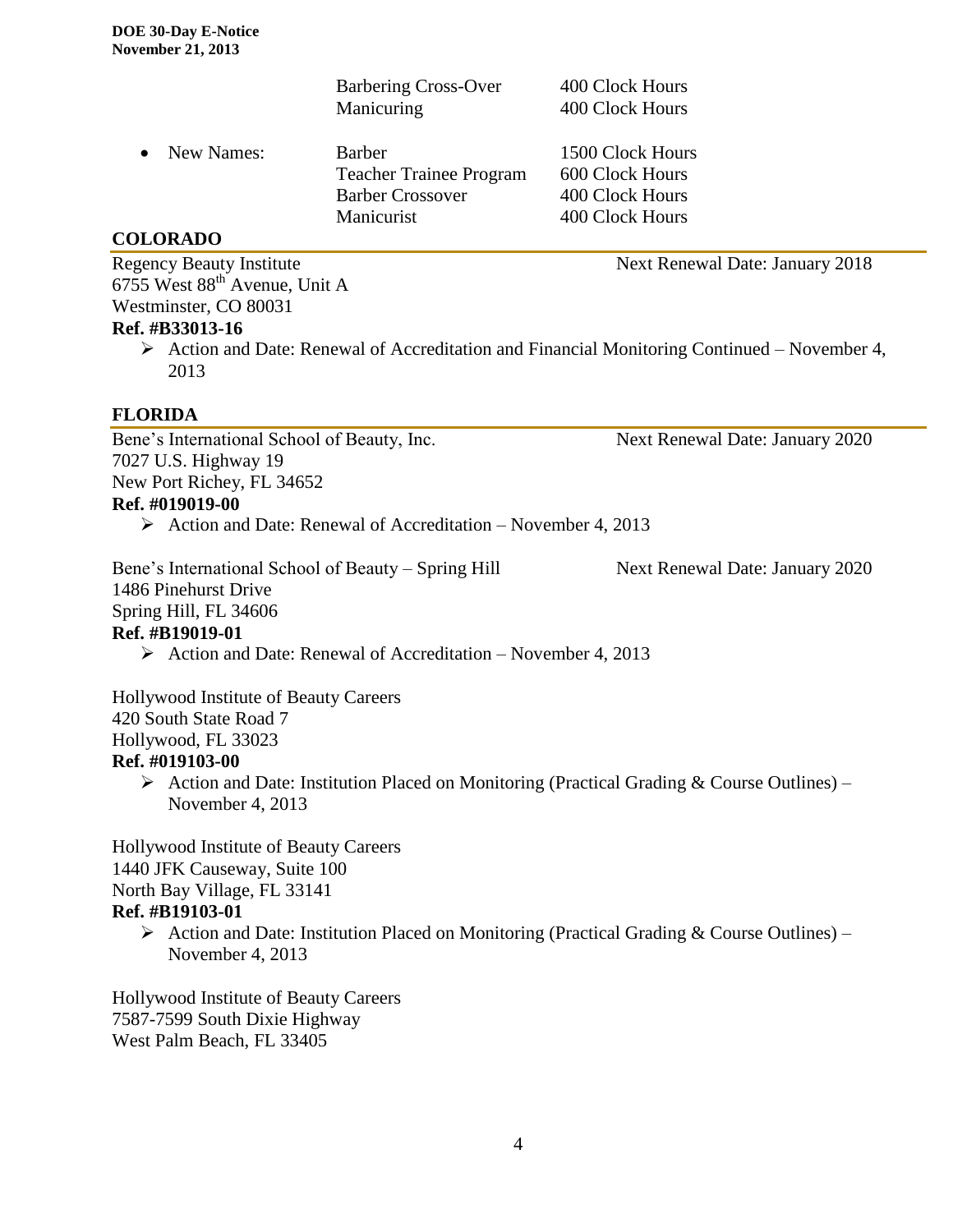#### **Ref. #P19103-02**

- Action and Date: Non-Substantive Addition of Program Acknowledged October 28, 2013
- New Programs: Electrology 320 Clock Hours Skin Care and Electrology 600 Clock Hours

Hollywood Institute of Beauty Careers 7587-7599 South Dixie Highway West Palm Beach, FL 33405 **Ref. #P19103-02**

 $\triangleright$  Action and Date: Institution Placed on Monitoring (Practical Grading & Course Outlines) – November 4, 2013

Hollywood Institute of Beauty Careers 1271 Semoran Boulevard, Suite 131 Casselberry, FL 32707

#### **Ref. #P19103-03**

- Action and Date: Non-Substantive Addition of Program Acknowledged October 28, 2013
- New Programs: Electrology 320 Clock Hours
	- Skin Care and Electrology 600 Clock Hours

The Salon Professional Academy

13422 North Cleveland Avenue

North Fort Myers, FL 33903

### **Ref. #019126-00**

 Action and Date: Change of Ownership Visit Acknowledged and Accreditation Continued – November 4, 2013

#### **ILLINOIS**

Educators of Beauty College of Cosmetology 211 East Third Street Sterling, IL 61081 **Ref. #023012-00**

- Action and Date: Change of Name Approved (Met Stipulation) November 14, 2013
- Previous Name: Educators of Beauty
- New Name: Educators of Beauty College of Cosmetology
- New Alternate Name: Educators of Beauty Cosmetology College

Capri Beauty College 2653 West 63rd Street Chicago, IL 60629 **Ref. #023066-00**

 $\triangleright$  Action and Date: Teach Out Plan Approved – October 30, 2013

Paul Mitchell The School - Lombard Previous Ref. #A32107-02 106 Yorktown Center Lombard, IL 60148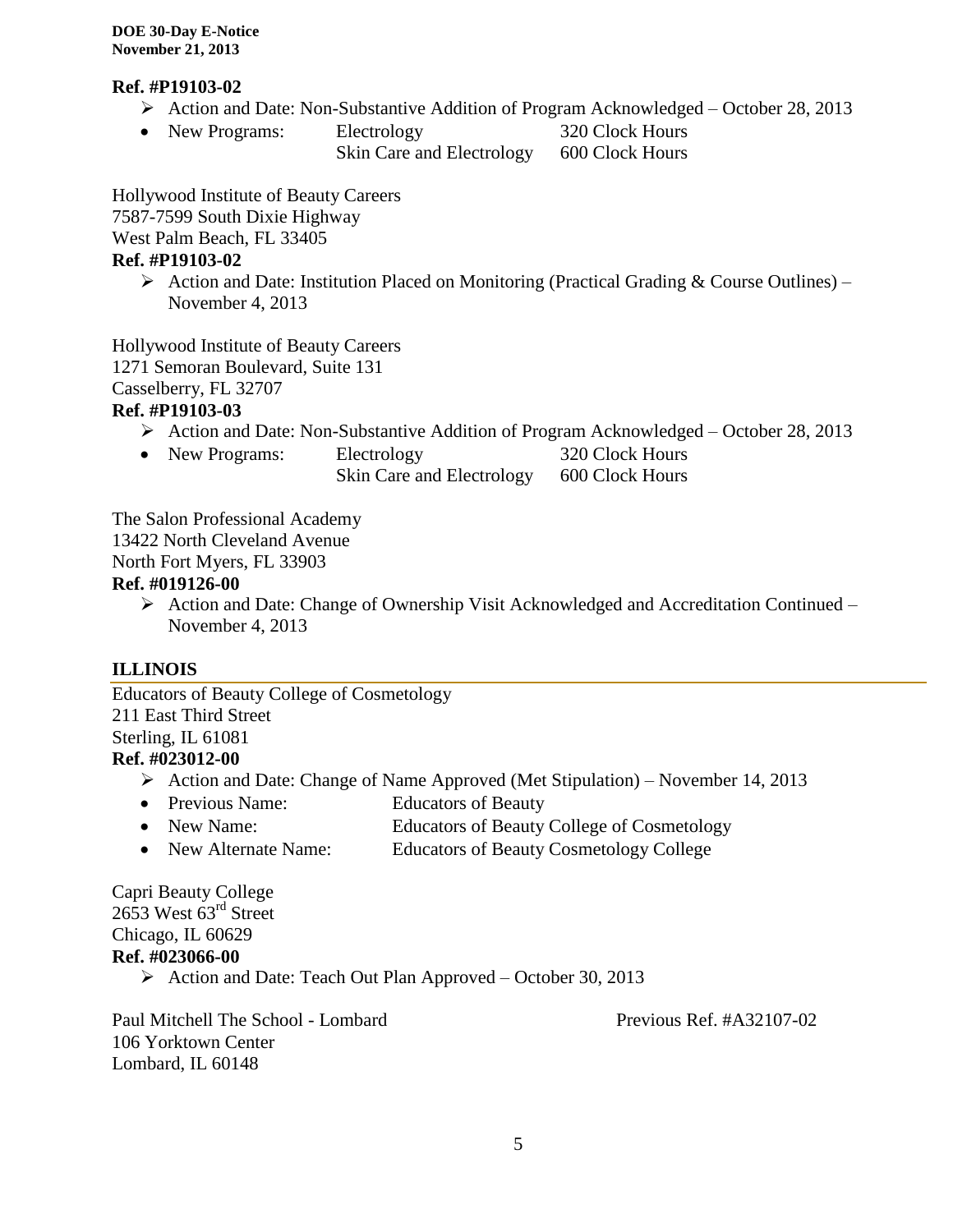#### **Ref. #P32107-02**

Action and Date: Provisional Additional Location Accreditation Granted – October 21, 2013 (CORRECTED LETTER dated October 31, 2013)\*

**\* This is a correction to an action letter dated October 21, 2013 and previously reported to the Department via E-Notice. The zip code for the new location above is 60148 and not 60404 as previously indicated. NACCAS has updated its records to reflect this change.** 

Paul Mitchell The School – Lombard 106 Yorktown Center Lombard, IL 60148 **Ref. #P32107-02**  $\triangleright$  Action and Date: Non –Substantive Addition of Program Acknowledged – October 31, 2013 • New Programs: Cosmetology Teacher 1000 Clock Hours Refresher Program 250 Clock Hours The Salon Professional Academy of Elgin 264 South Randall Road Elgin, IL 60123 **Ref. #023178-00**  $\triangleright$  Action and Date: Financial Monitoring Continued – November 4, 2013 Regency Beauty Institute **Next Renewal Date: January 2018** 7411 South Cass Avenue Darien, IL 60561 **Ref. #B33013-03**  $\triangleright$  Action and Date: Renewal of Accreditation and Financial Monitoring Continued – November 4, 2013 Regency Beauty Institute Next Renewal Date: January 2018 4374 East New York Street Aurora, IL 60504 **Ref. #B33013-04**  $\triangleright$  Action and Date: Renewal of Accreditation and Financial Monitoring Continued – November 4, Regency Beauty Institute **Next Renewal Date: January 2018** 517 West Town Center Boulevard Champaign, IL 61822 **Ref. #B33013-15**  $\triangleright$  Action and Date: Renewal of Accreditation and Financial Monitoring Continued – November 4, 2013 Regency Beauty Institute Next Renewal Date: January 2018 2904 Colorado Avenue Joliet, IL 60431 **Ref. #B33013-18**  $\triangleright$  Action and Date: Renewal of Accreditation and Financial Monitoring Continued – November 4,

2013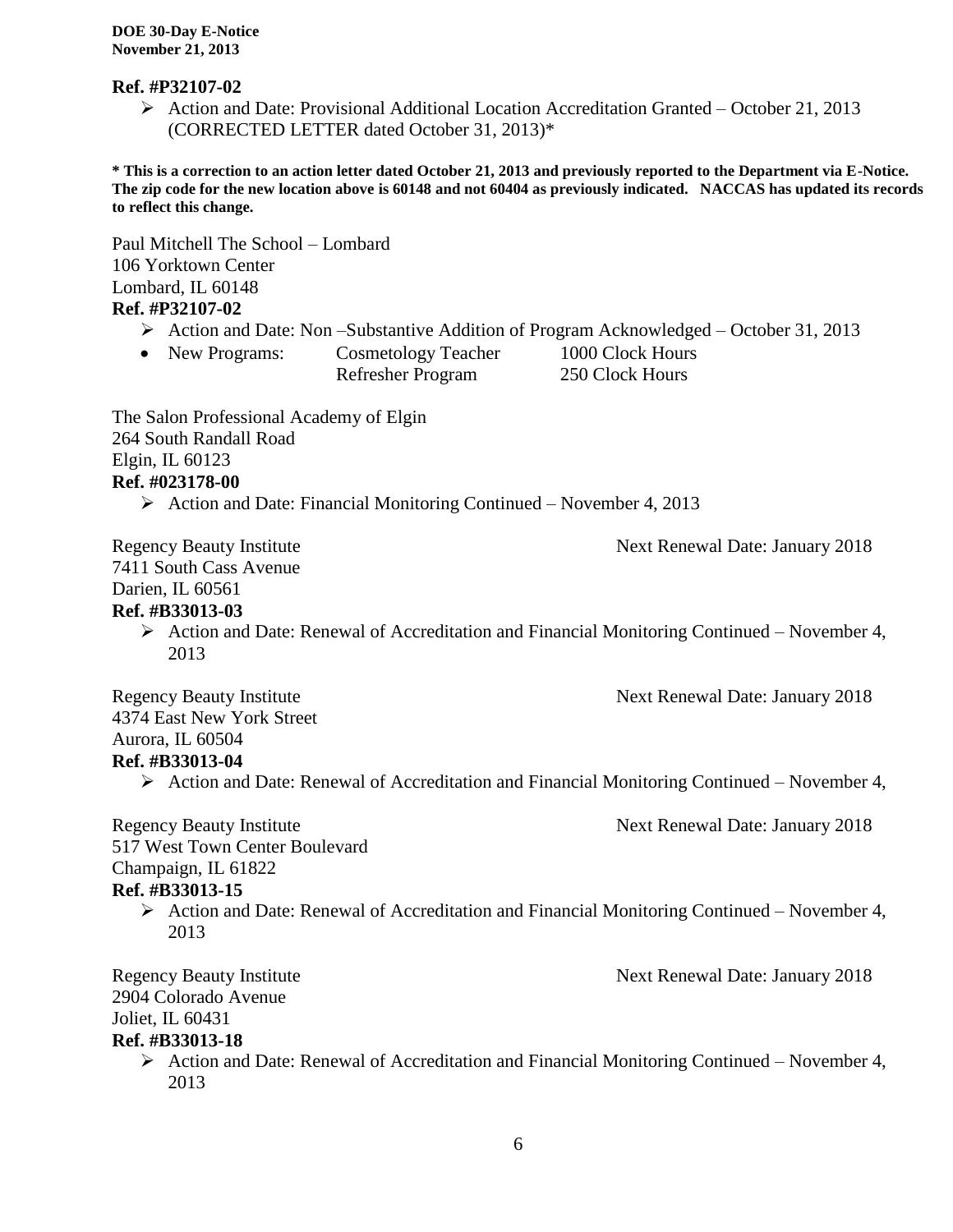609 South Randall Road Elgin, IL 60123

#### **Ref. #B33013-44**

 $\triangleright$  Action and Date: Renewal of Accreditation and Financial Monitoring Continued – November 4, 2013

Regency Beauty Institute **Next Renewal Date: January 2018** 15931 South Harlem Avenue Tinley Park, IL 60477

#### **Ref. #B33013-47**

 $\triangleright$  Action and Date: Renewal of Accreditation and Financial Monitoring Continued – November 4, 2013

Regency Beauty Institute Next Renewal Date: January 2018 5657 Northwest Highway, Suite C1 Crystal Lake, IL 60014

# **Ref. #B33013-70**

 $\triangleright$  Action and Date: Renewal of Accreditation and Financial Monitoring Continued – November 4, 2013

### **INDIANA**

Lil Lou's Beauty and Barber College 4853 Broadway Street Gary, IN 46409

#### **Ref. #024087-00**

- $\triangleright$  Action and Date: Change of Name Approved November 4, 2013
- Previous Name: Lil Lou's Barber College
- New Name: Lil Lou's Beauty and Barber College
- New Alternate Names: L.L.B. College and L.L.B.B. College

Regency Beauty Institute Next Renewal Date: January 2018

8811 Hardegan Street, Suite 305 Indianapolis, IN 46227 **Ref. #B33013-10**

> $\triangleright$  Action and Date: Renewal of Accreditation and Financial Monitoring Continued – November 4, 2013

Regency Beauty Institute **Next Renewal Date: January 2018** 

8252 Rockyville Road D17 Indianapolis, IN 46214

### **Ref. #B33013-21**

 $\triangleright$  Action and Date: Renewal of Accreditation and Financial Monitoring Continued – November 4, 2013

Regency Beauty Institute Next Renewal Date: January 2018 5939 East  $82<sup>nd</sup>$  Street Indianapolis, IN 46250

Regency Beauty Institute **Next Renewal Date: January 2018**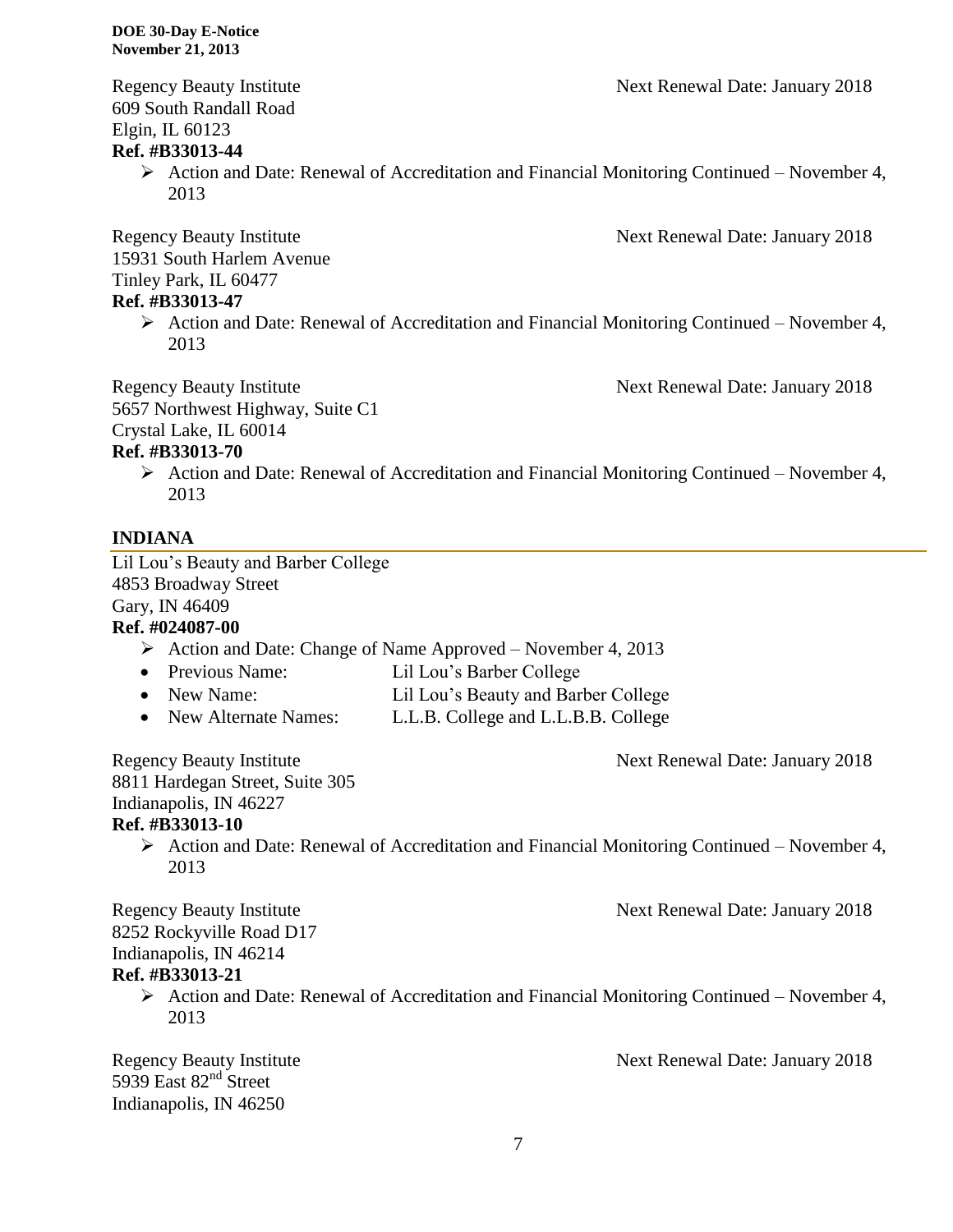#### **Ref. #B33013-73**

 Action and Date: Renewal of Accreditation and Financial Monitoring Continued – November 4, 2013

# **KANSAS**

| <b>Bellus Academy</b>                                                                                                                  |                                   |
|----------------------------------------------------------------------------------------------------------------------------------------|-----------------------------------|
| 1130 Westloop Place                                                                                                                    |                                   |
| Manhattan, KS 66502                                                                                                                    |                                   |
| Ref. #B14240-01                                                                                                                        |                                   |
| $\triangleright$ Action and Date: Institution Placed on Monitoring (Refund Policy) – November 4, 2013                                  |                                   |
| Entourage Institute of Beauty & Esthetics<br>12004 West 95 <sup>th</sup> Street                                                        |                                   |
| Lenexa, KS 66215                                                                                                                       |                                   |
| Ref. #026034-00                                                                                                                        |                                   |
| $\triangleright$ Action and Date: Change of Ownership Visit Acknowledged and Accreditation Continued –<br>November 4, 2013             |                                   |
| <b>Regency Beauty Institute</b><br>12517 South Rogers Road<br>Olathe, KS 66062<br>Ref. #B33013-12                                      | Next Renewal Date: January 2018   |
| $\triangleright$ Action and Date: Renewal of Accreditation and Financial Monitoring Continued – November 4,<br>2013                    |                                   |
| <b>Regency Beauty Institute</b><br>1930 SW Wanamaker Road, Suite A<br>Topeka, KS 66604                                                 | Next Renewal Date: January 2018   |
| Ref. #B33013-27<br>$\triangleright$ Action and Date: Renewal of Accreditation and Financial Monitoring Continued – November 4,<br>2013 |                                   |
| <b>Regency Beauty Institute</b><br>8227 East Kellogg Drive, Unit #8<br>Wichita, KS 62707                                               | Next Renewal Date: January 2018   |
| Ref. #B33013-53<br>$\triangleright$ Action and Date: Renewal of Accreditation and Financial Monitoring Continued – November 4,<br>2013 |                                   |
| <b>KENTUCKY</b>                                                                                                                        |                                   |
| <b>Ideal Beauty Academy</b>                                                                                                            | Next Renewal Date: September 2019 |
| 10213 Linn Station Road                                                                                                                | Previous Ref. $#P24078-01$        |
| Louisville, KY 40223                                                                                                                   |                                   |
| Ref. #B24078-01                                                                                                                        |                                   |
| > Action and Date: Full Additional Location Accreditation Granted - November 4, 2013                                                   |                                   |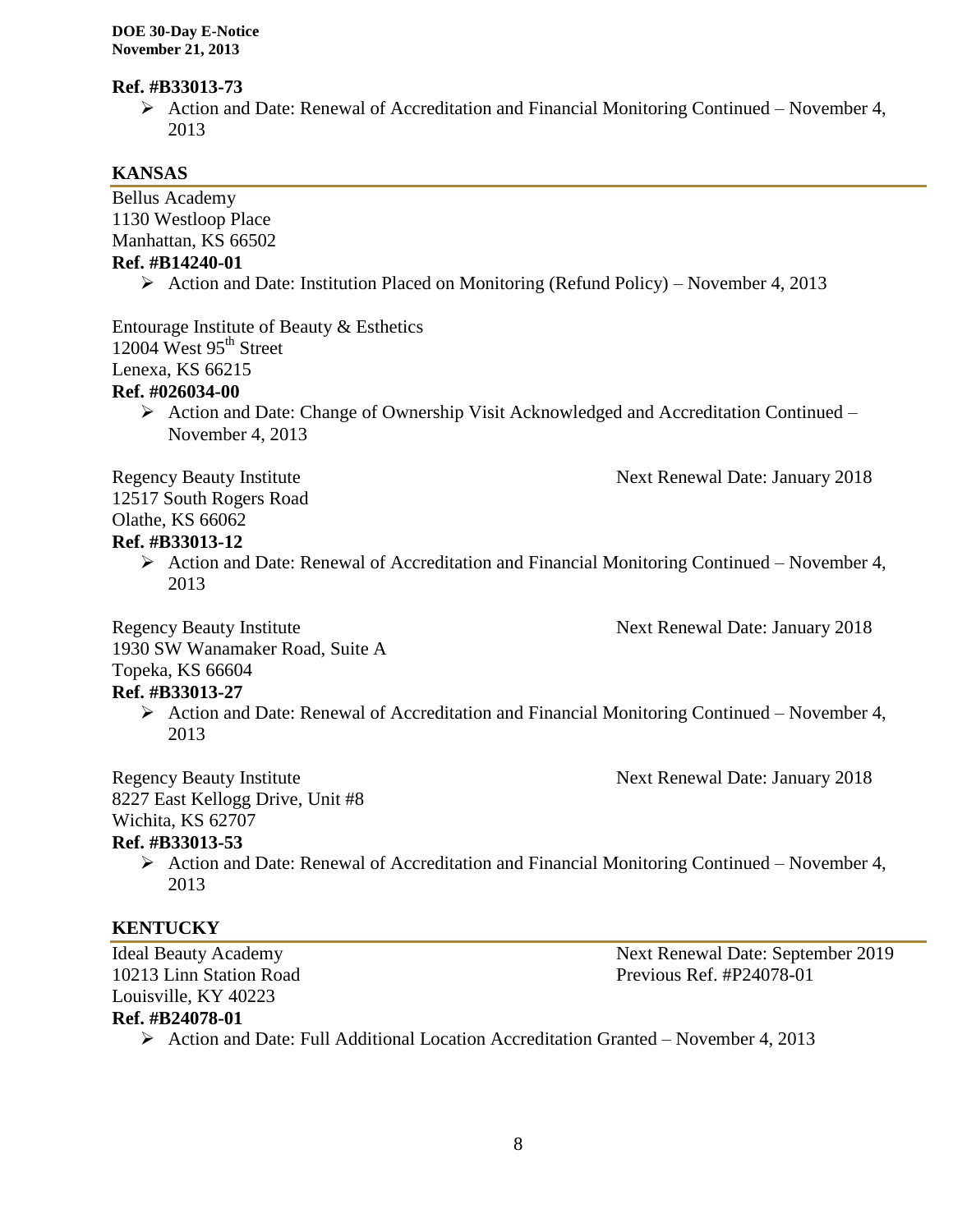# **LOUISIANA**

Vanguard College of Cosmetology A Paul Mitchell Partner School 3321 Hessmer Avenue Metairie, LA 70002

#### **Ref. #B28065-02**

- $\triangleright$  Action and Date: Change of Name Approved November 4, 2013
- Previous Name: Vanguard College Metairie
- New Name: Vanguard College of Cosmetology A Paul Mitchell Partner School
- New Alternate Names: Vanguard College of Cosmetology A Paul Mitchell Partner School -Metairie and Vanguard College

# **MARYLAND**

Aesthetics Institute of Cosmetology 701 Russell Avenue, Suite H110 Gaithersburg, MD 20877

#### **Ref. #030032-00**

- $\triangleright$  Action and Date: Non-Substantive Expansion of Campus Acknowledged November 4, 2013
- Expanded Campus Facility: 701 Russell Avenue, Suite E135, Gaithersburg, MD 20877

Regency Beauty Institute **Next Renewal Date: January 2018** 8660 Pulaski Highway Baltimore, MD 21237

#### **Ref. #B33013-64**

 $\triangleright$  Action and Date: Renewal of Accreditation and Financial Monitoring Continued – November 4, 2013

Cosmopolitan Beauty & Tech School Previous Ref. #A56059-01 8492 Baltimore National Pike, Suite 202 Ellicott City, MD 21043 **Ref. #P56059-01**

Action and Date: Provisional Additional Location Accreditation Granted – November 4, 2013

# **MICHIGAN**

Blue Water College of Cosmetology, Inc. DBA Martin Parsons Academy of Design 1871 Gratiot Boulevard Marysville, MI 48040

#### **Ref. #032108-00**

- Action and Date: Change of Name Approved (Met Stipulation) November 14, 2013
- Previous Name: Blue Water College of Cosmetology
- New Name: Blue Water College of Cosmetology, Inc. DBA Martin Parsons Academy of Design
- New Alternate Names: Martin Parsons Academy of Design and Martin Parsons Academy

The Gallery College of Beauty 38132 South Gratiot Clinton Township, MI 48036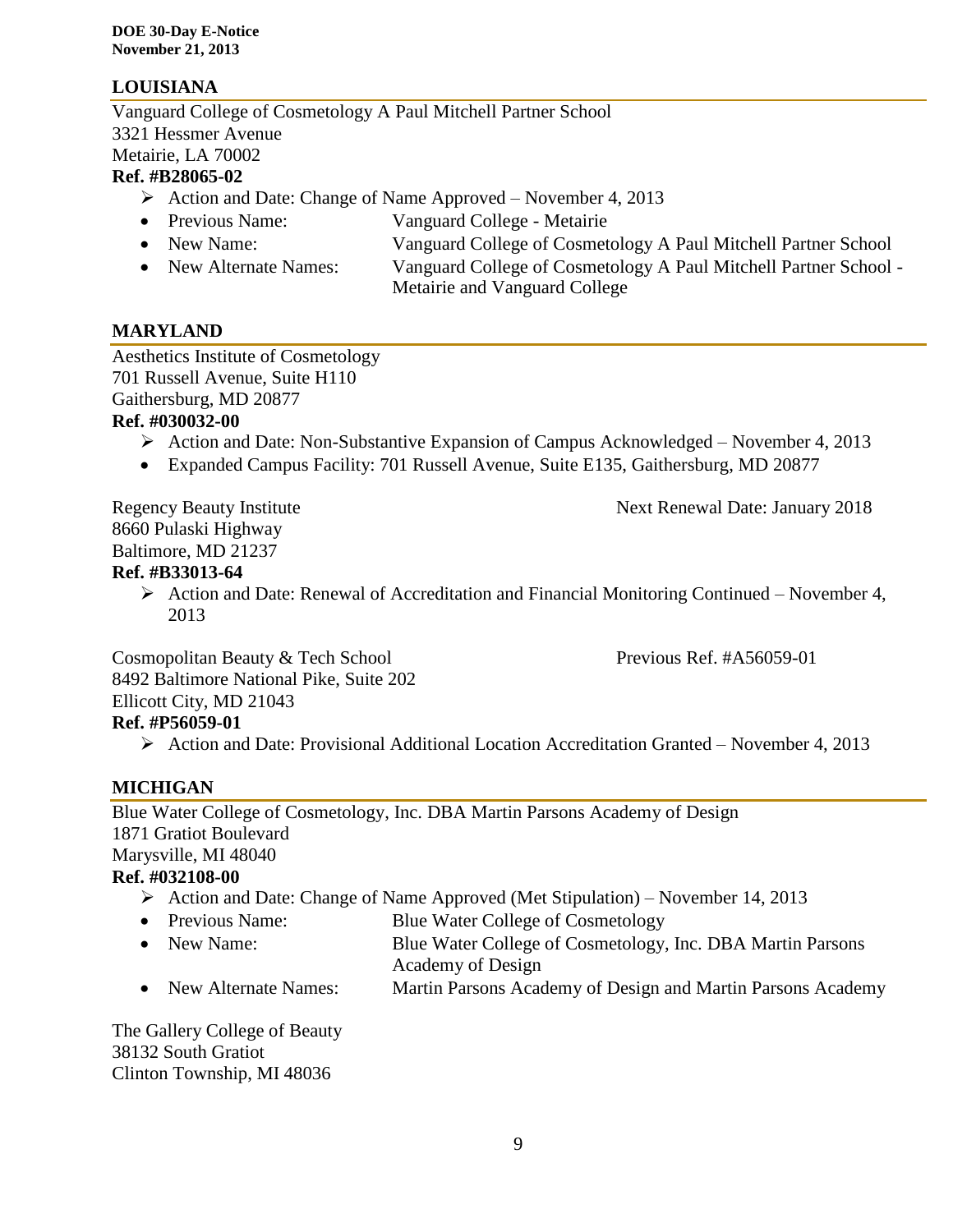#### **Ref. #032112-00**

- $\triangleright$  Action and Date: Addition of Program Approved November 4, 2013
- New Program: Esthetics 400 Clock Hours

Regency Beauty Institute **Next Renewal Date: January 2018** 3583 Alpine Avenue Northwest Walker, MI 49544 **Ref. #B33013-31**  $\triangleright$  Action and Date: Renewal of Accreditation and Financial Monitoring Continued – November 4, 2013 Regency Beauty Institute Next Renewal Date: January 2018 15070 Dix-Toledo Road Southgate, MI 48195 **Ref. #B33013-32**  $\triangleright$  Action and Date: Renewal of Accreditation and Financial Monitoring Continued – November 4, 2013 Regency Beauty Institute Next Renewal Date: January 2018 4205 Miller Road, Suite C3-7 Flint, MI 48507 **Ref. #B33013-33**  $\triangleright$  Action and Date: Renewal of Accreditation and Financial Monitoring Continued – November 4, 2013 Regency Beauty Institute **Next Renewal Date: January 2018** 13885 Hall Road Shelby Township, MI 48315 **Ref. #B33013-50**  $\triangleright$  Action and Date: Renewal of Accreditation and Financial Monitoring Continued – November 4, 2013 Regency Beauty Institute **Next Renewal Date: January 2018** 

3415 East Saginaw Street, Suite E

Lansing, MI 48912

### **Ref. #B33013-67**

 $\triangleright$  Action and Date: Renewal of Accreditation and Financial Monitoring Continued – November 4, 2013

#### **MINNESOTA**

Cosmetology Careers Unlimited College of Hair, Skin, and Nails Next Renewal Date: September 2018 121 West Superior Street Deluth, MN 55802

#### **Ref. #033011-00**

 $\triangleright$  Action and Date: Renewal of Accreditation – November 4, 2013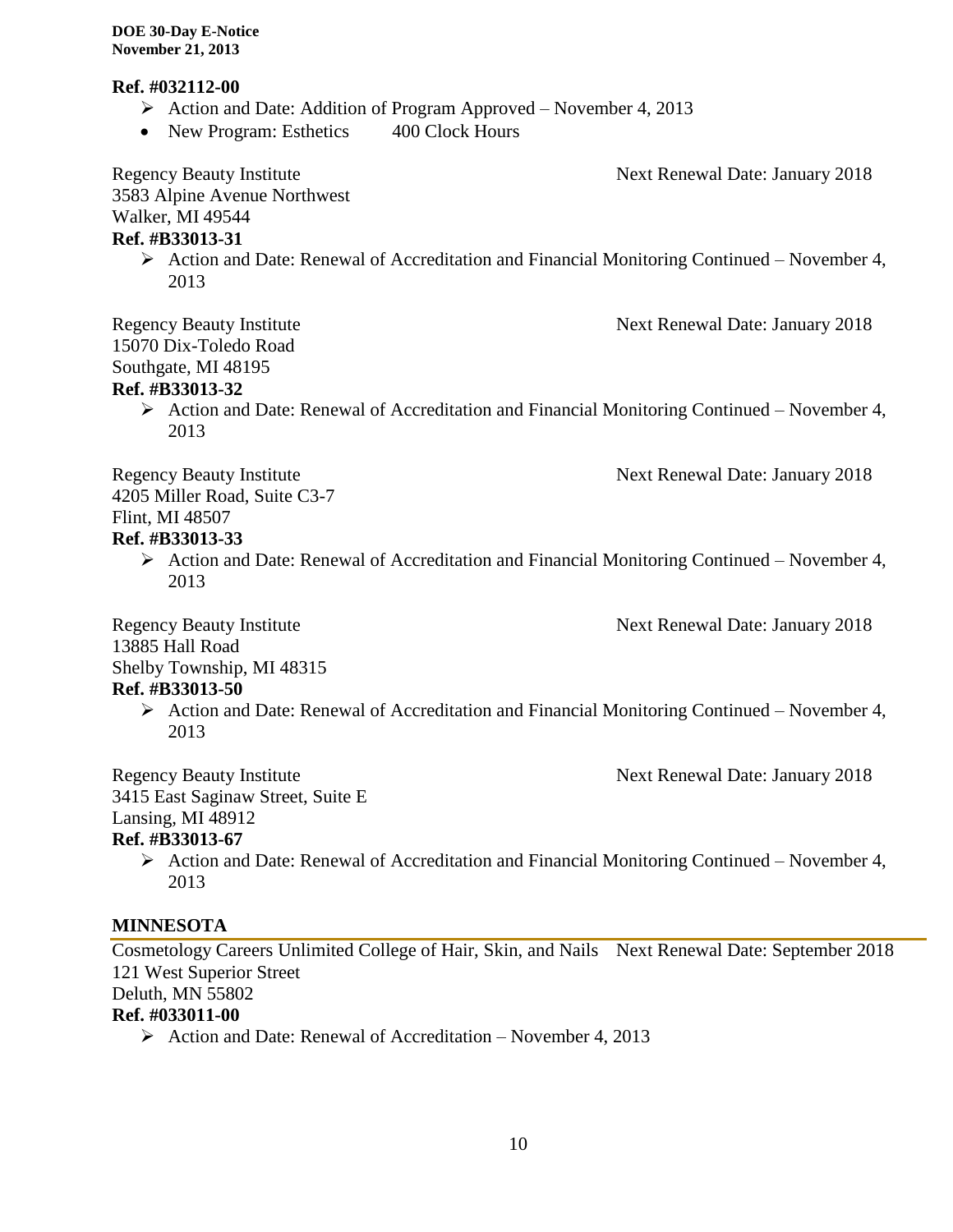#### **MISSOURI**

14133 East Highway 40 Kansas City, MO 64136

#### **Ref. #B33013-07**

 $\triangleright$  Action and Date: Renewal of Accreditation and Financial Monitoring Continued – November 4, 2013

National Academy of Beauty Arts 157 Concord Plaza St. Louis, MO 63128

#### **Ref. #035010-00**

 $\triangleright$  Action and Date: Institution Placed on Monitoring (Enrollment Agreements) – November 4, 2013

National Academy of Beauty Arts 137 Twin City Plaza Crystal City, MO 63019 **Ref. #B35010-01**

 $\triangleright$  Action and Date: Institution Placed on Monitoring (Enrollment Agreements) – November 4, 2013

1022 South Benton Previous Ref. #I10010-00 St. Charles, MO 63301 **Ref. #035113-00**

St. Charles Barber College Next Renewal Date: September 2016

 $\triangleright$  Action and Date: Initial Accreditation Granted – November 4, 2013

#### **MONTANA**

Crevier's Academy of Cosmetology Arts 240 West Idaho Kallispell, MT 59901 **Ref. #036020-00**

- $\triangleright$  Action and Date: Change of Name Approved November 4, 2013
- Previous Name: Crevier's School of Cosmetology
- New Name: Crevier's Academy of Cosmetology Arts

#### **NEVADA**

International Academy of Style 2295 Market Street Reno, NV 89502 **Ref. #038015-00**

- Action and Date: Addition of Program Approved with a Stipulation November 4, 2013
- New Program: Provisional Instructor 500 Clock Hours

Regency Beauty Institute Next Renewal Date: January 2018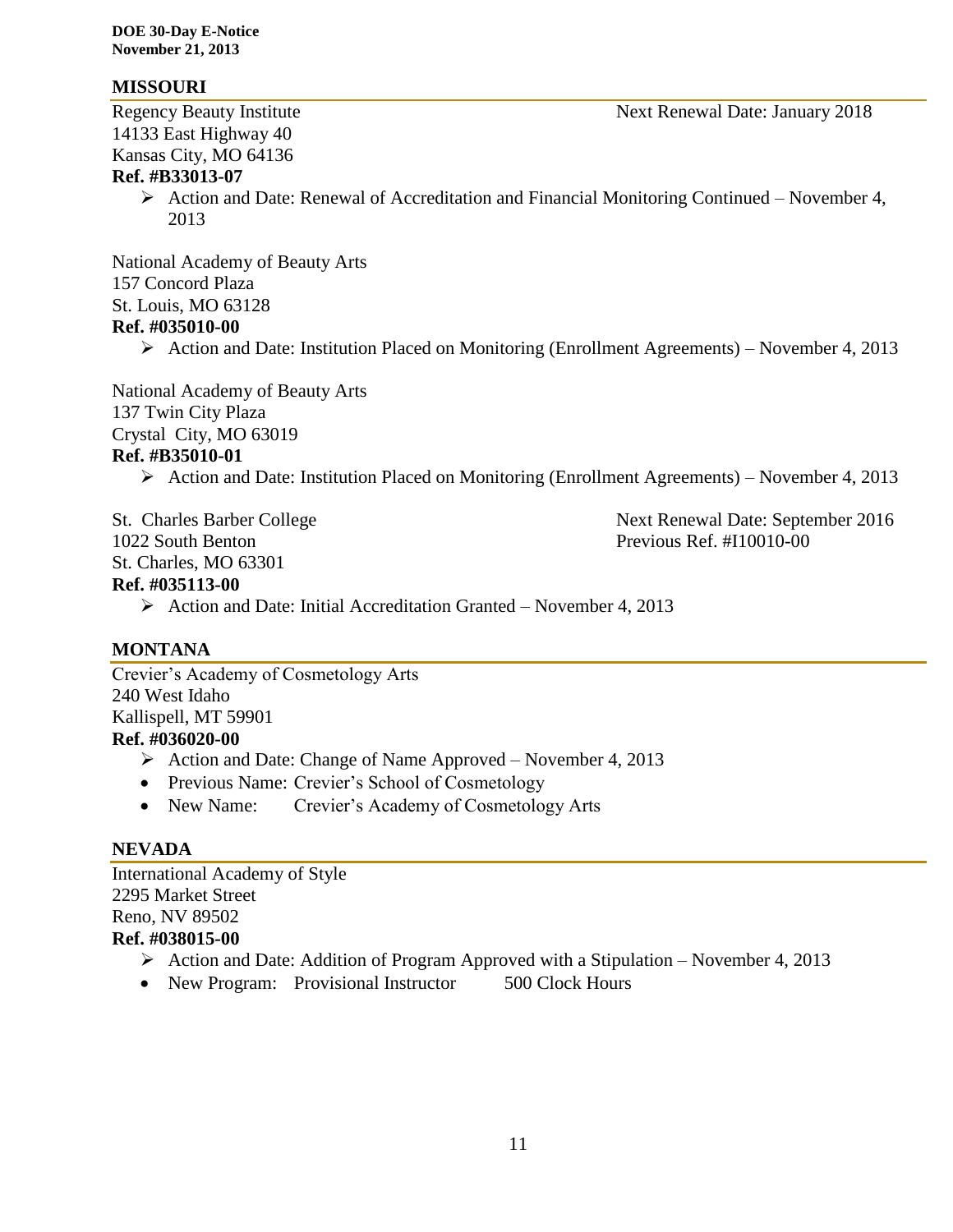International Academy of Style 2295 Market Street Reno, NV 89502

#### **Ref. #038015-00**

 $\triangleright$  Action and Date: Change of Location Visit Acknowledged and Accreditation Continued – November 4, 2013

Aveda Institute Las Vegas 4856 South Eastern Avenue Las Vegas, NV 89119

#### **Ref. #038016-00**

 $\triangleright$  Action and Date: Institution Placed on Monitoring (Practical Grading & Instructor Continuing Education) – November 4, 2013

#### **NEW HAMPSHIRE**

Continental Academie of Hair Design Next Renewal Date: September 2018 102 Derry Street Hudson, NH 03051 **Ref. #039003-00**

# $\triangleright$  Action and Date: Renewal of Accreditation – November 4, 2013

#### **NEW JERSEY**

Christine Valmy International School of Esthetics & Cosmetology Next Renewal Date: September 2018 285 Changebridge Road

Pine Brook, NJ 07058

#### **Ref. #040048-00**

 $\triangleright$  Action and Date: Renewal of Accreditation – November 4, 2013

Pioneer Education LLC dba Jolie Health and Beauty Academy Previous Ref. #A48083-01 5200 Route 42, Ganttown Plaza

Turnersville, NJ 08012

#### **Ref. #P48083-01**

 $\triangleright$  Action and Date: Provisional Additional Location Accreditation Granted (Met Stipulation) – October 30, 2013

#### **NEW MEXICO**

Toni & Guy Hairdressing Academy 2201 Uptown Loop Road Albuquerque, NM 87110 **Ref. #041026-00**

- $\triangleright$  Action and Date: Change of Location Approved November 4, 2013
- Previous Location: 2122 Central Avenue SE, Albuquerque, NM 87106
- New Location: 2201 Uptown Loop Road, Albuquerque, NM 87110

#### **NEW YORK**

The Orlo School of Hair Design and Cosmetology 232 North Allen Street Albany, NY 12206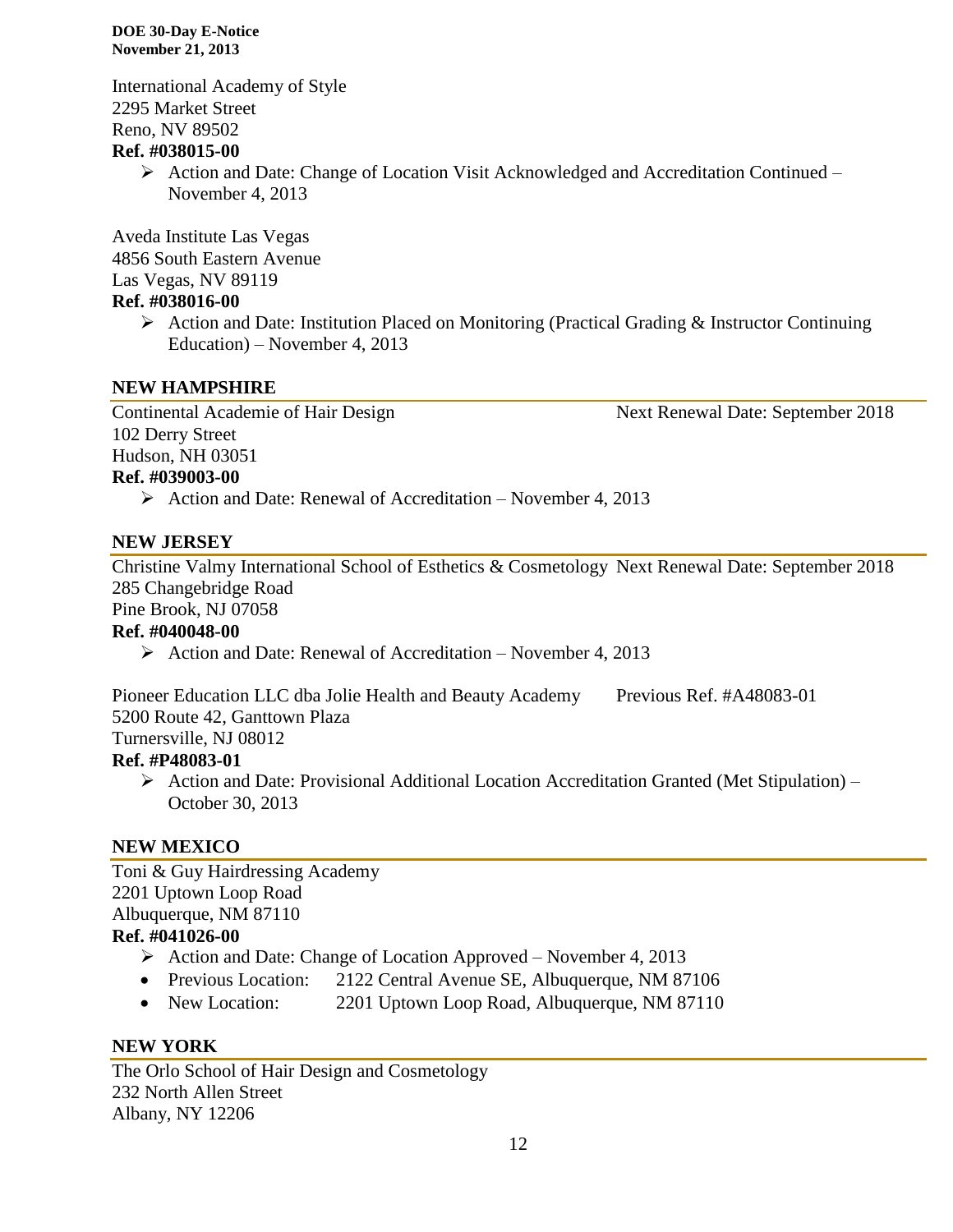## **Ref. #042084-00**

- ▶ Action and Date: Removal of Program Acknowledged October 31, 2013<br/>\n• Program Removed: Nail Specialty Program 250 Clock Hours
- Program Removed: Nail Specialty Program

# **OHIO**

| 22610 Lorain Road<br>Fairview Park, OH 44126<br>Ref. #045096-00<br>$\triangleright$ Action and Date: Institution Placed on Monitoring (Refund Policy) – November 4, 2013<br>Previous Ref. #A45115-01<br>Paul Mitchell The School Toledo<br>5549 Monroe Street<br>Toledo, OH 43560<br>Ref. #P45115-01<br>> Action and Date: Provisional Additional Location Accreditation Granted - November 4, 2013<br>Vanity School of Cosmetology<br>5236 Detroit Road<br>Sheffield Village, OH 44035<br>Ref. #045119-00<br>$\triangleright$ Action and Date: Change of Control Approved – November 4, 2013<br>Previous Ownership:<br>$\bullet$<br>Vanity School of Cosmetology, LLC<br>100%<br>Maria Matynka<br>50%<br>Melissa Matynka<br>50%<br>New Ownership:<br>Academy of Hair Design, LLC<br>100%<br>James A. Bodine<br>100%<br>Vanity School of Cosmetology<br>13377 Smith Road<br>Middleburg Heights, OH 44130<br>Ref. #P45119-01<br>$\triangleright$ Action and Date: Change of Control Approved – November 4, 2013<br>Previous Ownership:<br>Vanity School of Cosmetology, LLC<br>100%<br>Maria Matynka<br>50%<br>Melissa Matynka<br>50%<br>New Ownership:<br>Academy of Hair Design, LLC<br>100%<br>James A. Bodine<br>100% | <b>Fairview Academy</b> |  |
|--------------------------------------------------------------------------------------------------------------------------------------------------------------------------------------------------------------------------------------------------------------------------------------------------------------------------------------------------------------------------------------------------------------------------------------------------------------------------------------------------------------------------------------------------------------------------------------------------------------------------------------------------------------------------------------------------------------------------------------------------------------------------------------------------------------------------------------------------------------------------------------------------------------------------------------------------------------------------------------------------------------------------------------------------------------------------------------------------------------------------------------------------------------------------------------------------------------------------|-------------------------|--|
|                                                                                                                                                                                                                                                                                                                                                                                                                                                                                                                                                                                                                                                                                                                                                                                                                                                                                                                                                                                                                                                                                                                                                                                                                          |                         |  |
|                                                                                                                                                                                                                                                                                                                                                                                                                                                                                                                                                                                                                                                                                                                                                                                                                                                                                                                                                                                                                                                                                                                                                                                                                          |                         |  |
|                                                                                                                                                                                                                                                                                                                                                                                                                                                                                                                                                                                                                                                                                                                                                                                                                                                                                                                                                                                                                                                                                                                                                                                                                          |                         |  |
|                                                                                                                                                                                                                                                                                                                                                                                                                                                                                                                                                                                                                                                                                                                                                                                                                                                                                                                                                                                                                                                                                                                                                                                                                          |                         |  |
|                                                                                                                                                                                                                                                                                                                                                                                                                                                                                                                                                                                                                                                                                                                                                                                                                                                                                                                                                                                                                                                                                                                                                                                                                          |                         |  |
|                                                                                                                                                                                                                                                                                                                                                                                                                                                                                                                                                                                                                                                                                                                                                                                                                                                                                                                                                                                                                                                                                                                                                                                                                          |                         |  |
|                                                                                                                                                                                                                                                                                                                                                                                                                                                                                                                                                                                                                                                                                                                                                                                                                                                                                                                                                                                                                                                                                                                                                                                                                          |                         |  |
|                                                                                                                                                                                                                                                                                                                                                                                                                                                                                                                                                                                                                                                                                                                                                                                                                                                                                                                                                                                                                                                                                                                                                                                                                          |                         |  |
|                                                                                                                                                                                                                                                                                                                                                                                                                                                                                                                                                                                                                                                                                                                                                                                                                                                                                                                                                                                                                                                                                                                                                                                                                          |                         |  |
|                                                                                                                                                                                                                                                                                                                                                                                                                                                                                                                                                                                                                                                                                                                                                                                                                                                                                                                                                                                                                                                                                                                                                                                                                          |                         |  |
|                                                                                                                                                                                                                                                                                                                                                                                                                                                                                                                                                                                                                                                                                                                                                                                                                                                                                                                                                                                                                                                                                                                                                                                                                          |                         |  |
|                                                                                                                                                                                                                                                                                                                                                                                                                                                                                                                                                                                                                                                                                                                                                                                                                                                                                                                                                                                                                                                                                                                                                                                                                          |                         |  |
|                                                                                                                                                                                                                                                                                                                                                                                                                                                                                                                                                                                                                                                                                                                                                                                                                                                                                                                                                                                                                                                                                                                                                                                                                          |                         |  |
|                                                                                                                                                                                                                                                                                                                                                                                                                                                                                                                                                                                                                                                                                                                                                                                                                                                                                                                                                                                                                                                                                                                                                                                                                          |                         |  |
|                                                                                                                                                                                                                                                                                                                                                                                                                                                                                                                                                                                                                                                                                                                                                                                                                                                                                                                                                                                                                                                                                                                                                                                                                          |                         |  |
|                                                                                                                                                                                                                                                                                                                                                                                                                                                                                                                                                                                                                                                                                                                                                                                                                                                                                                                                                                                                                                                                                                                                                                                                                          |                         |  |
|                                                                                                                                                                                                                                                                                                                                                                                                                                                                                                                                                                                                                                                                                                                                                                                                                                                                                                                                                                                                                                                                                                                                                                                                                          |                         |  |
|                                                                                                                                                                                                                                                                                                                                                                                                                                                                                                                                                                                                                                                                                                                                                                                                                                                                                                                                                                                                                                                                                                                                                                                                                          |                         |  |
|                                                                                                                                                                                                                                                                                                                                                                                                                                                                                                                                                                                                                                                                                                                                                                                                                                                                                                                                                                                                                                                                                                                                                                                                                          |                         |  |
|                                                                                                                                                                                                                                                                                                                                                                                                                                                                                                                                                                                                                                                                                                                                                                                                                                                                                                                                                                                                                                                                                                                                                                                                                          |                         |  |
|                                                                                                                                                                                                                                                                                                                                                                                                                                                                                                                                                                                                                                                                                                                                                                                                                                                                                                                                                                                                                                                                                                                                                                                                                          |                         |  |
|                                                                                                                                                                                                                                                                                                                                                                                                                                                                                                                                                                                                                                                                                                                                                                                                                                                                                                                                                                                                                                                                                                                                                                                                                          |                         |  |
|                                                                                                                                                                                                                                                                                                                                                                                                                                                                                                                                                                                                                                                                                                                                                                                                                                                                                                                                                                                                                                                                                                                                                                                                                          |                         |  |
|                                                                                                                                                                                                                                                                                                                                                                                                                                                                                                                                                                                                                                                                                                                                                                                                                                                                                                                                                                                                                                                                                                                                                                                                                          |                         |  |
|                                                                                                                                                                                                                                                                                                                                                                                                                                                                                                                                                                                                                                                                                                                                                                                                                                                                                                                                                                                                                                                                                                                                                                                                                          |                         |  |
|                                                                                                                                                                                                                                                                                                                                                                                                                                                                                                                                                                                                                                                                                                                                                                                                                                                                                                                                                                                                                                                                                                                                                                                                                          |                         |  |
|                                                                                                                                                                                                                                                                                                                                                                                                                                                                                                                                                                                                                                                                                                                                                                                                                                                                                                                                                                                                                                                                                                                                                                                                                          |                         |  |
|                                                                                                                                                                                                                                                                                                                                                                                                                                                                                                                                                                                                                                                                                                                                                                                                                                                                                                                                                                                                                                                                                                                                                                                                                          |                         |  |
|                                                                                                                                                                                                                                                                                                                                                                                                                                                                                                                                                                                                                                                                                                                                                                                                                                                                                                                                                                                                                                                                                                                                                                                                                          |                         |  |
|                                                                                                                                                                                                                                                                                                                                                                                                                                                                                                                                                                                                                                                                                                                                                                                                                                                                                                                                                                                                                                                                                                                                                                                                                          |                         |  |
|                                                                                                                                                                                                                                                                                                                                                                                                                                                                                                                                                                                                                                                                                                                                                                                                                                                                                                                                                                                                                                                                                                                                                                                                                          |                         |  |
|                                                                                                                                                                                                                                                                                                                                                                                                                                                                                                                                                                                                                                                                                                                                                                                                                                                                                                                                                                                                                                                                                                                                                                                                                          |                         |  |
|                                                                                                                                                                                                                                                                                                                                                                                                                                                                                                                                                                                                                                                                                                                                                                                                                                                                                                                                                                                                                                                                                                                                                                                                                          |                         |  |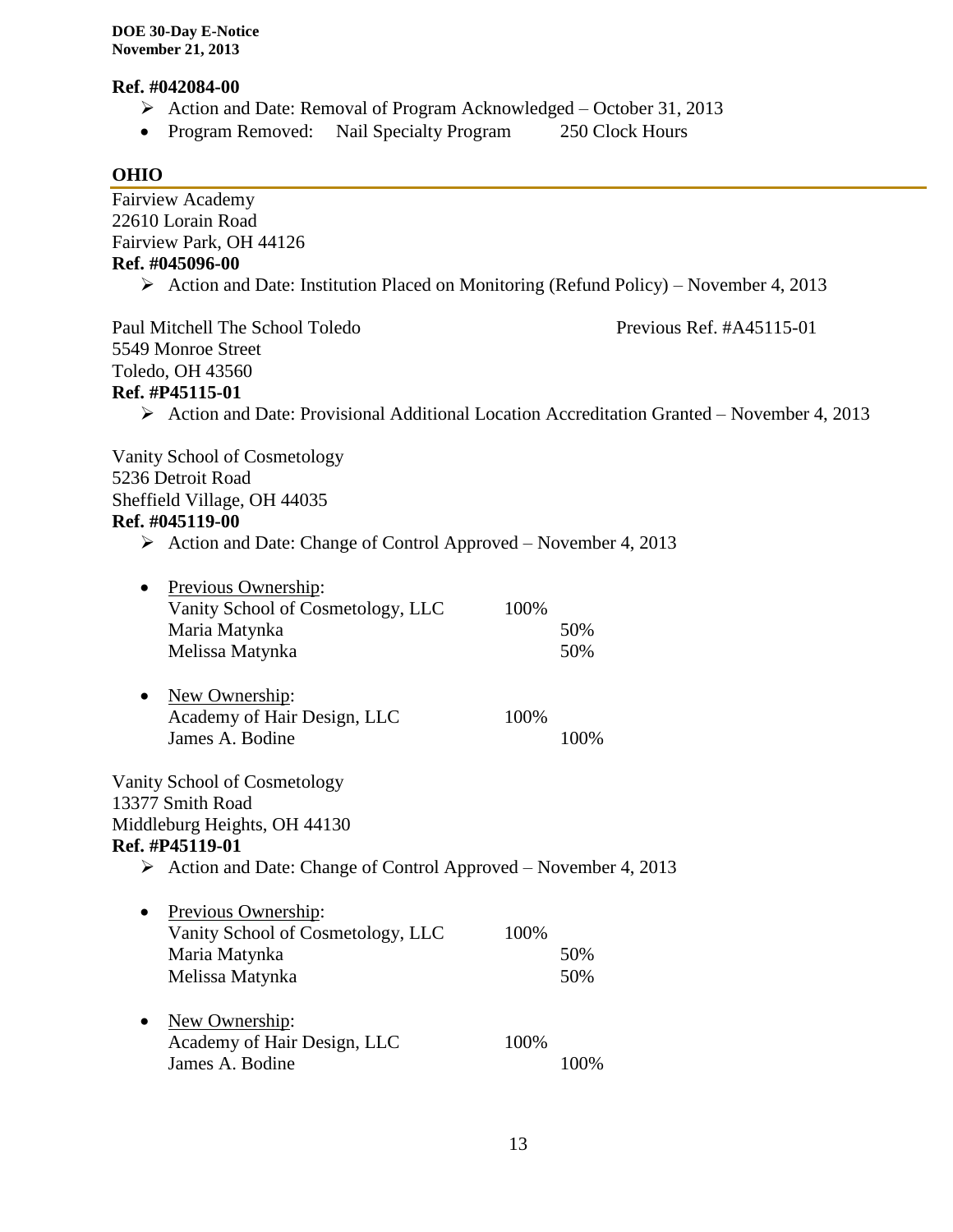#### **PENNSYLVANIA**

Fountain of Youth Academy of Cosmetology 108 Scharberry Lane Mars, PA 16046 **Ref. #I13023-00**

- Action and Date: Non-Substantive Addition of Alternate Name Acknowledged November 5, 2013
- New Alternate Name: Fountain of Youth Academy

#### **SOUTH CAROLINA**

Regency Beauty Institute Next Renewal Date: January 2018 260 T Harbison Boulevard, Unit 20 Columbia, SC 29212 **Ref. #B33013-45**

- - $\triangleright$  Action and Date: Renewal of Accreditation and Financial Monitoring Continued November 4, 2013

Regency Beauty Institute Next Renewal Date: January 2018

225 West Blackstock Road, Suite OP3 Spartanburg, SC 29301

#### **Ref. #B33013-58**

 $\triangleright$  Action and Date: Renewal of Accreditation and Financial Monitoring Continued – November 4, 2013

Paul Mitchell The School Greenville **Previous Ref.** #A43009-03 1215 A Woodruff Road Greenville, SC 29607

**Ref. #P43009-03**

 $\triangleright$  Action and Date: Provisional Additional Location Accreditation Granted – November 4, 2013

Jolei's Hair Institute, LLC 203 East Main Street Olanta, SC 29114 **Ref. #050040-00**

Action and Date: Institution Removed from Financial Monitoring – November 4, 2013

#### **TENNESSEE**

Paul Mitchell The School Nashville 5510 Crossings Circle Antioch, TN 37013 **Ref. #052026-00**

- Action and Date: Non-Substantive Change of Ownership Acknowledged November 14, 2013
- Previous Ownership: PMTN Nashville, LLC 100% JPMS Holdings, Inc. 25% John Paul Mitchell Systems 100% The John Paul DeJoria Family Trust 51.49% Angus Shane Paul Mitchell Living Trust 32.34%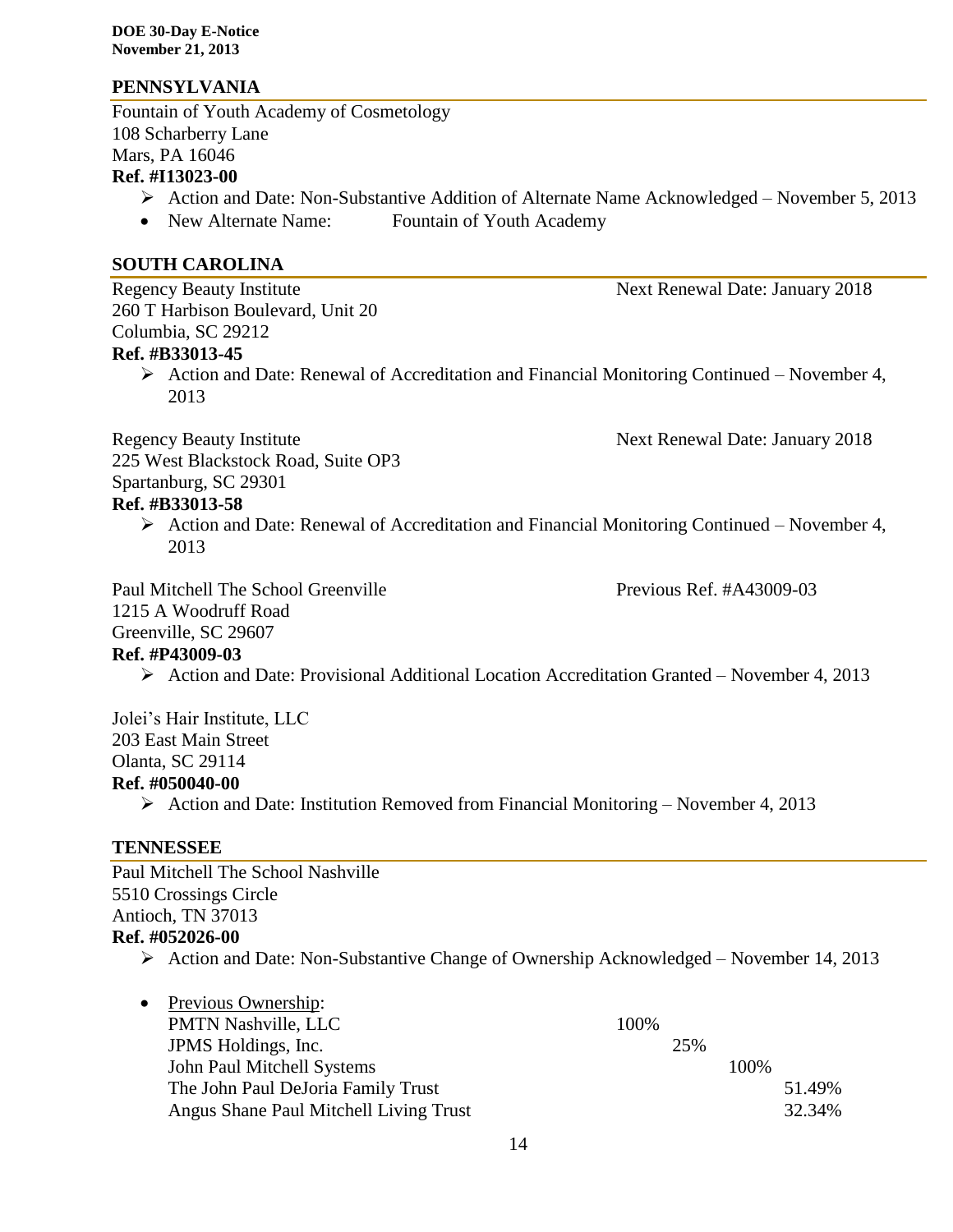|           | <b>Paul Mitchell Trust</b>               |        |      | 16.17% |
|-----------|------------------------------------------|--------|------|--------|
|           | Jon Nave University of Cosmetology, Inc. | 50%    |      |        |
|           | <b>Anthony Langone</b>                   |        | 10%  |        |
|           | <b>James Daughtry</b>                    |        | 10%  |        |
|           | Kevin Johnson                            |        | 5%   |        |
|           | Susan Waggoner                           |        | 5%   |        |
|           | D & K Holdings, LLC                      |        | 70%  |        |
|           | Dale and Kimberlyn Jones JTWROS          |        |      | 100%   |
|           | Guilio Veglio                            | 8.33%  |      |        |
|           | Winn Claybaugh                           | 16.67% |      |        |
|           |                                          |        |      |        |
| $\bullet$ | New Ownership:                           |        |      |        |
|           | PMTN Nashville, LLC<br>100%              |        |      |        |
|           | JPMS Holdings, Inc.                      | 25%    |      |        |
|           | John Paul Mitchell Systems               |        | 100% |        |
|           | The John Paul DeJoria Family Trust       |        |      | 51.49% |
|           | Angus Shane Paul Mitchell Living Trust   |        |      | 32.34% |
|           | <b>Paul Mitchell Trust</b>               |        |      | 16.17% |
|           | Jon Nave University of Cosmetology, Inc. | 50%    |      |        |
|           | <b>Anthony Langone</b>                   |        | 10%  |        |
|           | <b>Joann Daughtry</b>                    |        | 10%  |        |
|           | Kevin Johnson                            |        | 5%   |        |
|           | Susan Waggoner                           |        | 5%   |        |
|           | Dale and Kimberlyn Jones                 |        | 70%  |        |
|           | Guilio Veglio                            | 8.33%  |      |        |
|           | Winn Claybaugh                           | 16.67% |      |        |
|           |                                          |        |      |        |

Paul Mitchell The School - Murfreesboro 1720 Old Fort Parkway, Suite L200 Murfreesboro, TN 37129 **Ref. #B52026-01**

Action and Date: Non-Substantive Change of Ownership Acknowledged – November 14, 2013

| $\bullet$ | Previous Ownership:                      |      |        |      |        |
|-----------|------------------------------------------|------|--------|------|--------|
|           | <b>PMTN Nashville, LLC</b>               | 100% |        |      |        |
|           | JPMS Holdings, Inc.                      |      | 25%    |      |        |
|           | John Paul Mitchell Systems               |      |        | 100% |        |
|           | The John Paul DeJoria Family Trust       |      |        |      | 51.49% |
|           | Angus Shane Paul Mitchell Living Trust   |      |        |      | 32.34% |
|           | <b>Paul Mitchell Trust</b>               |      |        |      | 16.17% |
|           | Jon Nave University of Cosmetology, Inc. |      | 50%    |      |        |
|           | <b>Anthony Langone</b>                   |      |        | 10%  |        |
|           | <b>James Daughtry</b>                    |      |        | 10%  |        |
|           | Kevin Johnson                            |      |        | 5%   |        |
|           | Susan Waggoner                           |      |        | 5%   |        |
|           | $D & K$ Holdings, LLC                    |      |        | 70%  |        |
|           | Dale and Kimberlyn Jones JTWROS          |      |        |      | 100%   |
|           | Guilio Veglio                            |      | 8.33%  |      |        |
|           | Winn Claybaugh                           |      | 16.67% |      |        |
|           |                                          |      |        |      |        |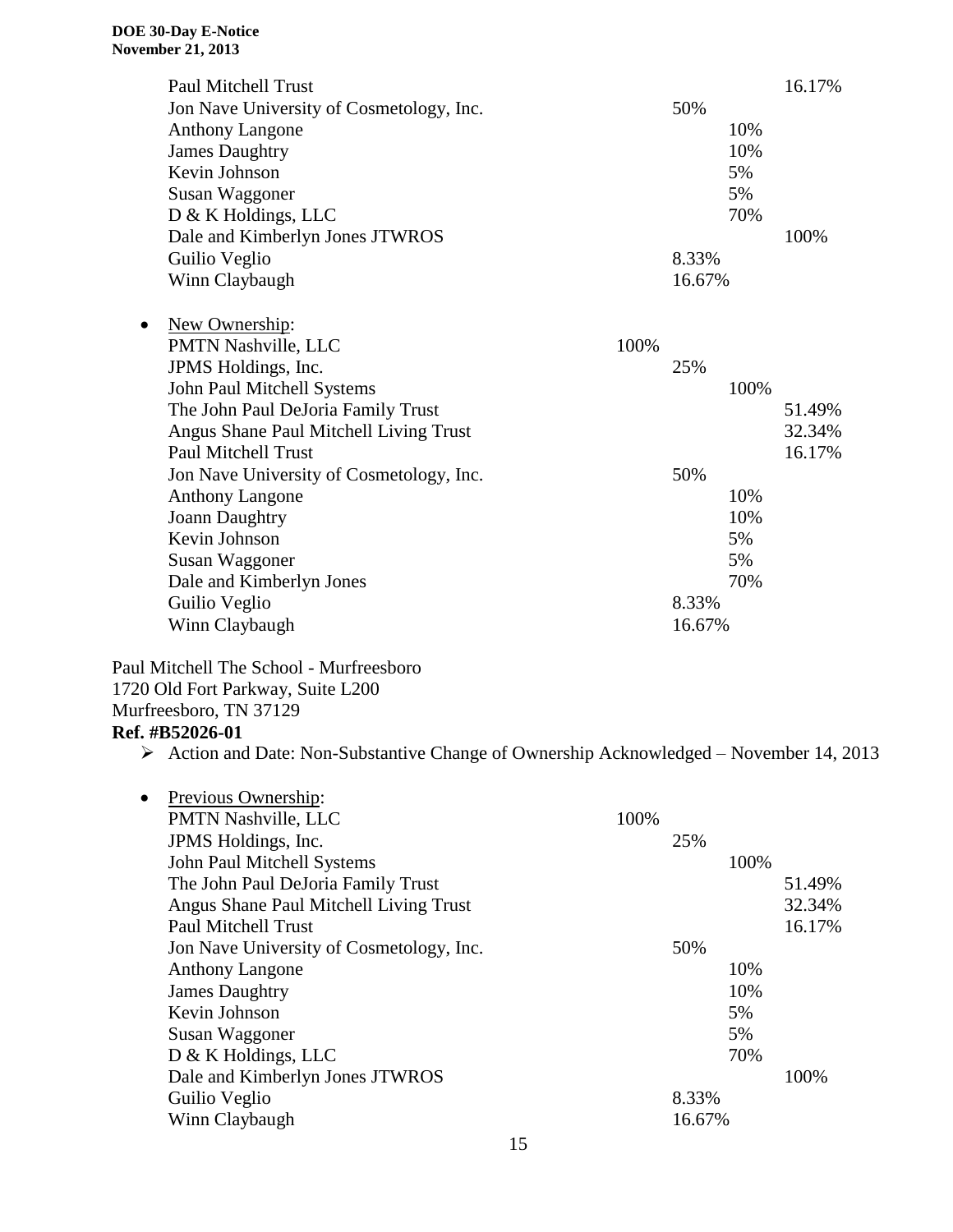| $\bullet$ | New Ownership:                           |      |        |      |        |
|-----------|------------------------------------------|------|--------|------|--------|
|           | PMTN Nashville, LLC                      | 100% |        |      |        |
|           | JPMS Holdings, Inc.                      |      | 25%    |      |        |
|           | John Paul Mitchell Systems               |      |        | 100% |        |
|           | The John Paul DeJoria Family Trust       |      |        |      | 51.49% |
|           | Angus Shane Paul Mitchell Living Trust   |      |        |      | 32.34% |
|           | <b>Paul Mitchell Trust</b>               |      |        |      | 16.17% |
|           | Jon Nave University of Cosmetology, Inc. |      | 50%    |      |        |
|           | <b>Anthony Langone</b>                   |      |        | 10%  |        |
|           | Joann Daughtry                           |      |        | 10%  |        |
|           | Kevin Johnson                            |      |        | 5%   |        |
|           | Susan Waggoner                           |      |        | 5%   |        |
|           | Dale and Kimberlyn Jones                 |      |        | 70%  |        |
|           | Guilio Veglio                            |      | 8.33%  |      |        |
|           | Winn Claybaugh                           |      | 16.67% |      |        |

The Barber School 1309 Jackson Avenue Memphis, TN 38107 **Ref. #052056-00**

- Action and Date: Addition of Program Approved (Met Stipulation) November 7, 2013
- New Program: Master Barber Instructor 450 Clock Hours

Shear Academy Next Renewal Date: September 2018

780 West Avenue Crossville, TN 38555 **Ref. #052062-00** Action and Date: Renewal of Accreditation – November 4, 2013

#### **TEXAS**

Fort Worth Beauty School – Lake Worth Campus 4601 Boat Club Road, Suite 113 Fort Worth, TX 76135

#### **Ref. #P53104-02**

- $\triangleright$  Action and Date: Change of Name Approved November 4, 2013
- Previous Name: Fort Worth Beauty School Lake Worth
- New Name: Fort Worth Beauty School Lake Worth Campus
- New Alternate Names: Forth Worth Beauty School and Fort Worth Beauty School Lake Worth

Texas College of Cosmetology 117 Sayles Boulevard Abilene, TX 79605 **Ref. #053164-00**

 $\triangleright$  Action and Date: Institution Placed on Monitoring (Practical Grading) – November 4, 2013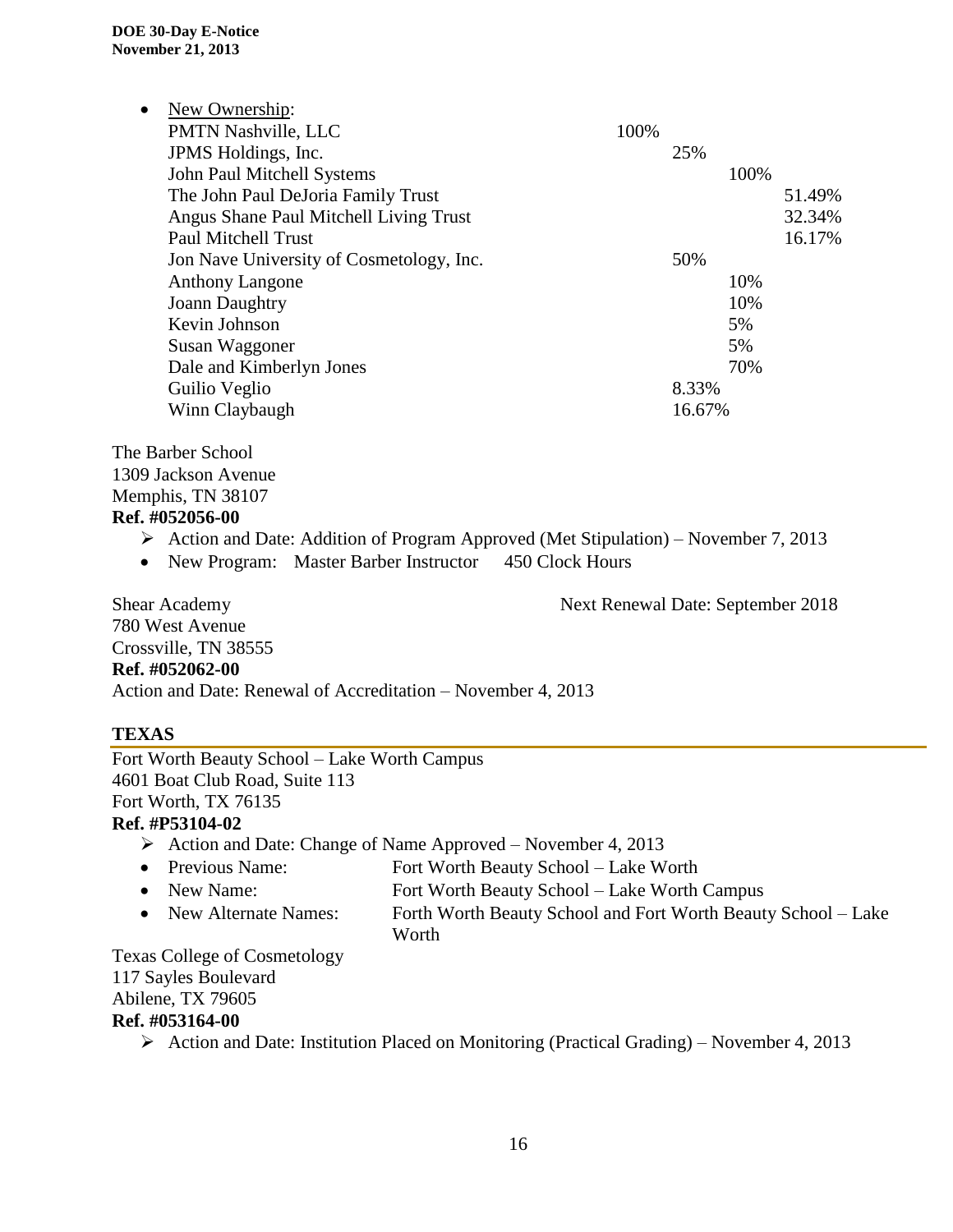Texas College of Cosmetology 3504 Knickerbocker Road San Angelo, TX 76904 **Ref. #B53164-01**

 $\triangleright$  Action and Date: Institution Placed on Monitoring (Practical Grading) – November 4, 2013

MJ's Beauty Academy, Inc. 3662 West Camp Wisdom Road, Suite 2016 Dallas, TX 75237

# **Ref. #053183-00**

 Action and Date: Change of Location Visit Acknowledged and Accreditation Continued – November 4, 2013

#### **WASHINGTON**

Paroba College of Cosmetology 607 S.E. Everett Mall Way, Suite 5 Everett, WA 98208 **Ref. #057004-00**

 $\triangleright$  Action and Date: Institution Placed on Monitoring (Practical Grading) – November 4, 2013

Cascade Beauty College 435 E. Main Street Auburn, WA 98002 **Ref. #057064-00**

 $\triangleright$  Action and Date: Institution Placed on Monitoring (Advisory Committee) – November 4, 2013

#### **WISCONSIN**

Regency Beauty Institute Next Renewal Date: January 2018 2358 East Springs Drive, Suite 300 Madison, WI 53704 **Ref. #B33013-05**

 $\triangleright$  Action and Date: Renewal of Accreditation and Financial Monitoring Continued – November 4, 2013

Regency Beauty Institute Next Renewal Date: January 2018

7995 West Layton Avenue Greenfield, WI 53220

#### **Ref. #B33013-19**

 $\triangleright$  Action and Date: Renewal of Accreditation and Financial Monitoring Continued – November 4, 2013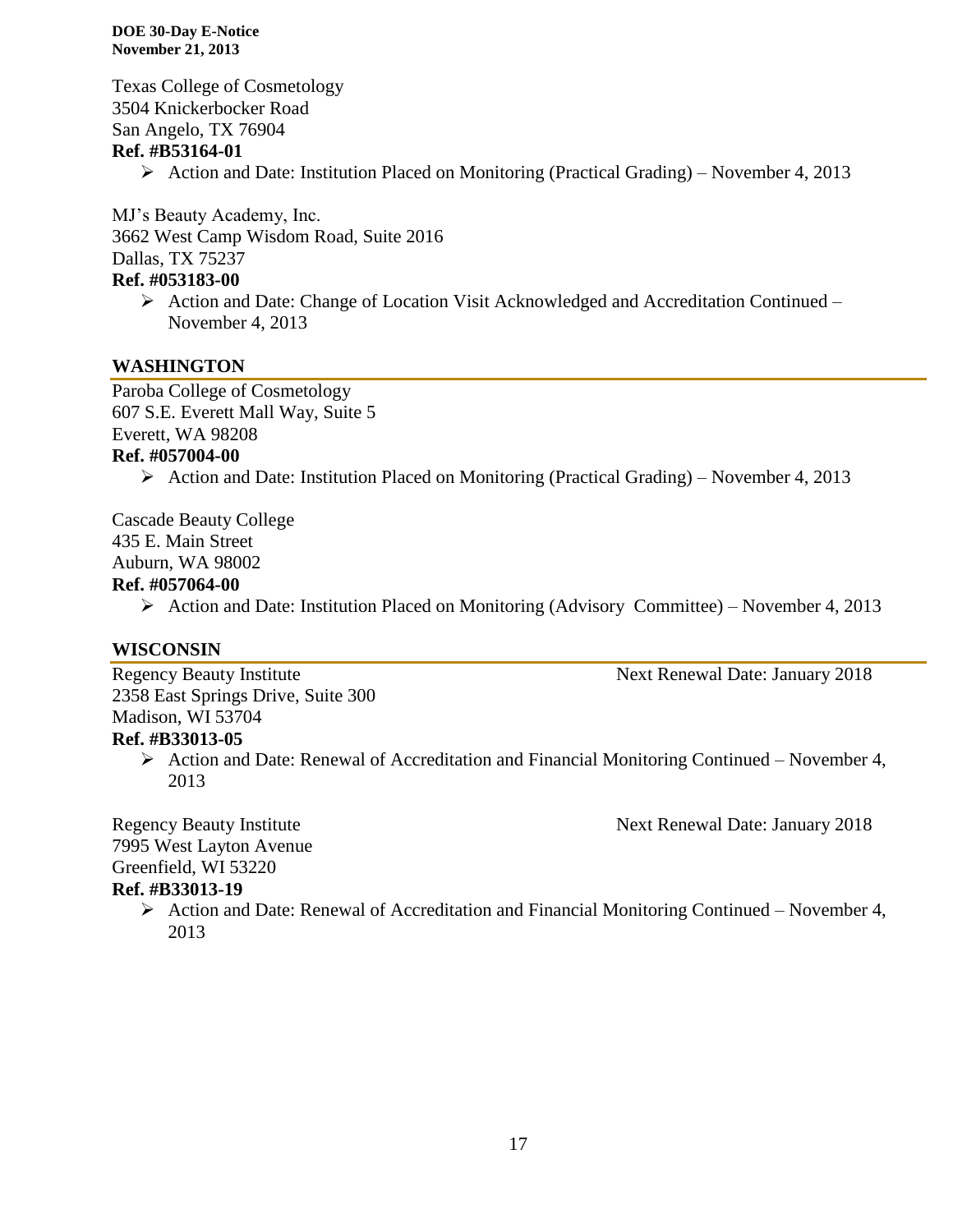The Wisconsin Academy A Paul Mitchell Partner Group 880 Frontage Road, Suite 1 Peshtigo, WI 54157 **Ref. #059042-00**

- $\triangleright$  Action and Date: Change of Control Approved November 6, 2013
- Previous Ownership: Paulco, LLC 100% Mr. Stephen Paul 100%
- New Ownership: CBA, LLC 100% Mr. George O'Brien 50% Mr. Brent Golden 50%
- Official Name Before Sale: The Wisconsin Academy A Paul Mitchell Partner Group
- Proposed Name After Sale: The Wisconsin Academy A Paul Mitchell Partner Group
- Proposed Alternate Name: The Wisconsin Academy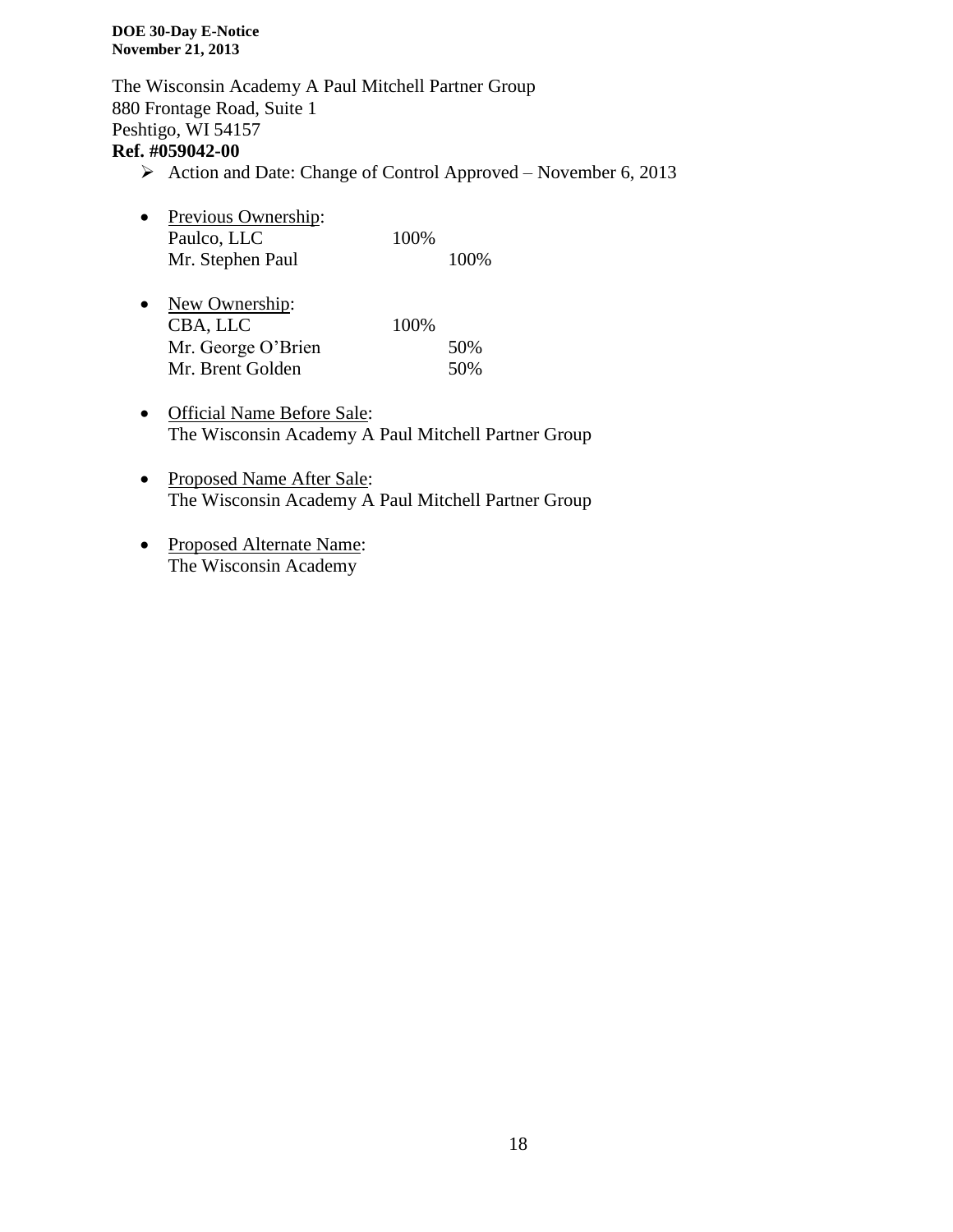#### **To The Following:**

## **United States Department of Education**

- **Ms. Kathleen Hochhalter- Special Assistant-- Administrative Actions & Appeals Division**
- **MS. Mary Gust- Director-- Administrative Actions & Appeals Division**
- **Department of Education Accreditation Division- USDOE-- Washington, DC**
- Ms. Cathy Sheffield- Accreditation & State Liaison Office-- USDOE--- Washington, DC
- **MS. Rachael Shultz- Accreditation and State Liaison Office-- USDOE --- Washington, DC**
- **Ms. Lauren Pope- Administrative Actions and Appeals Services Group-- Washington, DC**
- Ms. Patrice Fleming-Team Leader-- School Participation Team--- Boston/New York
- **MS. Betty Coughlin- Area Case Director-- School Participation Team--- Boston/New York**
- Ms. Tracy Nave-Team Leader-- School Participation Team--- Boston/New York
- **Mr. Christopher Curry- Team Leader-- School Participation Team--- Boston/New York**
- Ms. Martina Fernandez-Rosario- Acting Area Case Director-- School Participation---
- **San Francisco/Seattle**
- **MS. Kerry O'Brien- Team Leader-- School Participation Team--- Denver**
- **Mr. Michael Frola- Area Case Director-- School Participation Team--- Philadelphia**
- **MS. Nancy Paula Gifford- Area Case Director-- School Participation Team--- Philadelphia**
- Ms. Sherrie Bell- Compliance Manager—School Participation Team--- Philadelphia
- Mr. Jesus Moya- Team Leader-- School Participation Team--- Dallas
- **MS. Kim Peeler-Team Leader-- School Participation Team--- Dallas**
- **Ms. Cynthia Thorton- Area Case Director for Region 6-- School Participation Team--- Dallas**
- **Mr.** Christopher Miller-Team Leader-- School Participation Team--- Atlanta
- **Mr.** Charles Engstrom- Area Case Director-- School Participation Team--- Atlanta
- Mr. Ralph Lobosco- Area Case Director-- School Participation Team--- Kansas City
- **Mr. Douglas Parrott- Area Case Director-- School Participation Team--- Chicago/Denver**
- **MS. Carolyn White-Team Director-- School Participation Team--- South Central**

#### **Accreditors**

- **Dr. Bill Larkin- Executive Director-- ACCET**
- **Mr. Michale McComis, Ed.D.** Executive Director-- ACCSCT
- **Mr.** Albert Gray, Ph.D.- Executive Director-- ACICS
- **Dr.** Gary Puckett- Executive Director-- COE

#### **State Authorities**

- Mr. Bob McKee- AL State Board of Cosmetology-- Montgomery, AL
- Ms. Theresa Bunch- AZ State Board of Cosmetology-- Tempe, AZ
- Ms. Kelli Kersey- AR Department of Health (Section Chief, Cosmetology)-- Little Rock, AR
- Mr. Charles Kirkpatrick- AR State Board of Barber Examiners-- Little Rock, AR
- Ms. Kristy Underwood- CA Board of Barbering & Cosmetology-- Sacramento, CA
- Ms. Christine Jones- CA Board of Barbering & Cosmetology-- Sacramento, CA
- Ms. Leeza Rifredi Licensing Manager BPPE--CA
- Ms. Laura Metune Bureau Chief BPPE-- CA
- Ms. Pamela Goens- CO Office of Barber & Cosmetology Licensure-- Denver, CO
- Mr. Douglas Parrott- Area Case Director-- School Participation Team—Denver, CO
- Ms. Janet Brancifort- CT Examining Board for Barbers, Hairdressers, & Cosmeticians-- Hartford, CT
- Ms. Judy Letterman- DE Board of Cosmetology & Barbering-- Dover, DE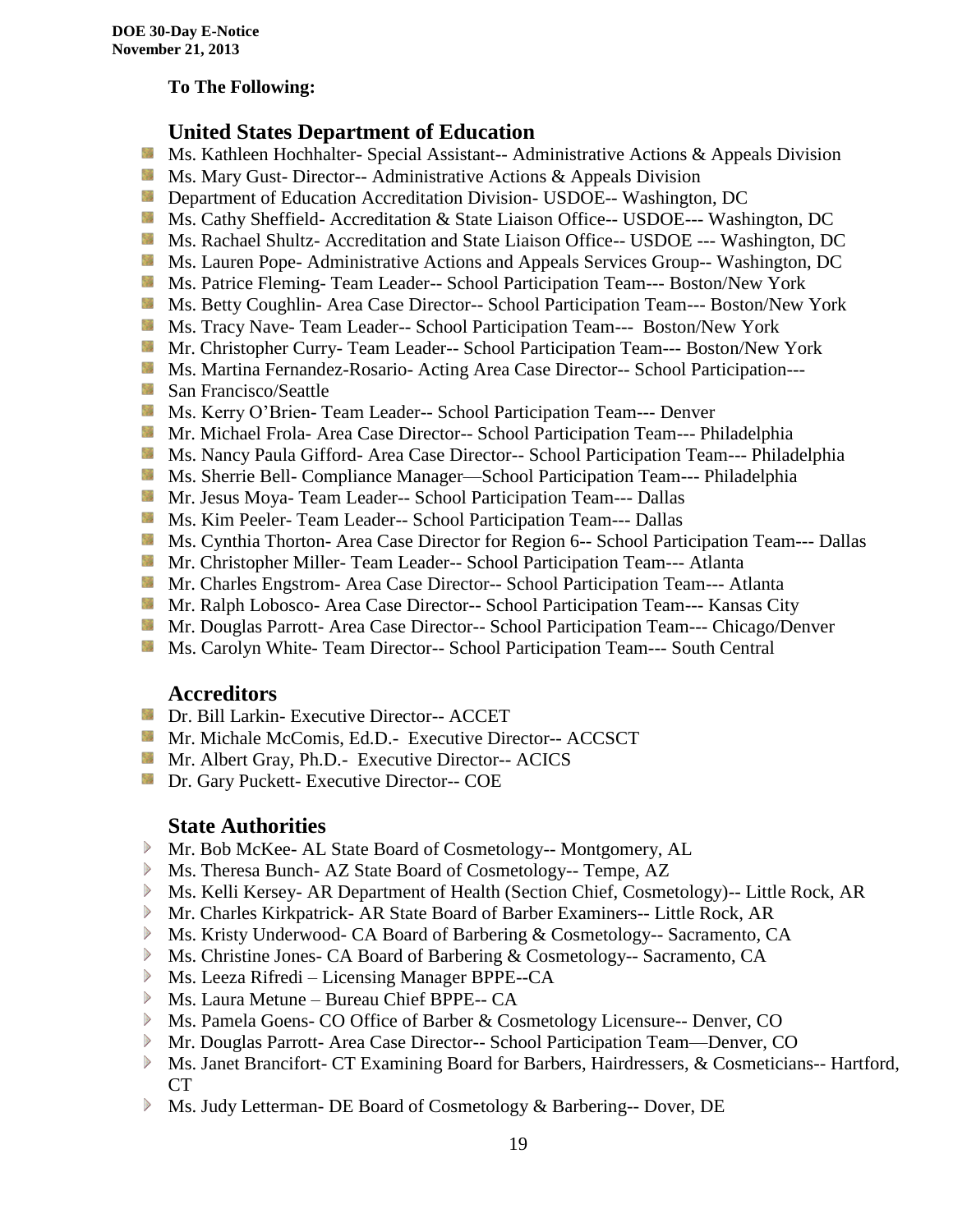- Mr. Clifford Cooks- DC Department of Consumer & Regulatory Affairs-- Washington, DC
- Ms. Robyn Barineau- FL State Board of Cosmetology & Barbers Board-- Tallahassee, FL
- Mr. Josh Waters- GA State Board of Cosmetology & GA Board of Barbers-- Macon, GA
- Ms. Margaret Guerrero- Guam Board of Barbering & Cosmetology-- Mangilao, Guam
- Ms. Laureen Kai- HI Barbering & Cosmetology Department-- Honolulu, HI
- Ms. Tana Cory- ID Bureau of Occupational Licenses-- Boise, ID
- Ms. Keri Ginger- IL Department of Financial & Professional Regulation-- Springfield, IL
- Ms. Tracy Hicks- IN Professional Licensing Agency-- Indianapolis, IN
- $\triangleright$ Ms. Susan Reynolds- Iowa Board of Cosmetology Arts & Sciences—Des Moines, IA
- $\blacktriangleright$ Ms. Mary Lou Davis- KS State Board of Cosmetology-- Topeka, KS
- $\triangleright$ Mr. H.R. Vacek- KS State Barber Board-- Topeka, KS
- $\triangleright$ Mr. Charles Lykins- KY Board of Hairdressers & Cosmetologists-- Frankfort, KY
- Mr. Steven Young- LA State Board of Cosmetology-- Baton Rouge, LA
- Ms. Latrice Matthews- LA Board of Barber Examiners-- Baton Rouge, LA
- Ms. Geraldine Betts- ME Office of Professional & Occupational Regulation-- Augusta, ME
- Mr. James Liddell ME Office of Professional & Occupational Regulation—Augusta, ME
- Mr. Robert Wood- MD State Board of Cosmetologists-- Baltimore, MD
- Maryland State Board of Barbers- Baltimore, MD
- Ms. Helen Peveri- MA Board of Cosmetology-- Boston, MA
- Ms. Mary Jayne Fay, Ed.D.- MA Department of Education-- Malden, MA
- $\triangleright$ Ms. Linda Clewley- MI State Board of Cosmetology-- Lansing, MI
- $\triangleright$ Ms. Gina Stauss- MN Board of Cosmetologist Examiners-- Minneapolis, MN
- $\triangleright$ Ms. Cynthia Johnson- MS State Board of Cosmetology--Jackson, MS
- $\triangleright$ Ms. Emily Carroll- MO State Board of Cosmetology-- Jefferson City, MO
- $\triangleright$ Ms. Grace Berger- MT Board of Barbers & Cosmetologists-- Helena, MT
- $\triangleright$ Ms. Kris Chiles- NE State Board of Cosmetology Examiners-- Lincoln, NE
- Nebraska Board of Barber Examiners- Lincoln, NE
- Ms. Nadine Griego- NV State Board of Cosmetology-- Las Vegas, NV
- Nevada State Board of Massage Therapy- Las Vegas, NV
- Ms. Kathryn Wantuck- NH State Board of Barbering, Cosmetology, and Esthetics-- Concord, NH
- Mr. Jay Malanga- NJ Board of Cosmetology & Hairstyling-- Newark, NJ
- Ms. Antoinette Griego- NM State Board of Barbers & Cosmetologists-- Santa Fe, NM
- Ms. Jackie Holmes- New Mexico Massage Therapy Board-- Santa Fe, NM
- Ms. Kathleen McCoy- NY Department of State-Division of Licensing Services-- Albany, NY
- Ms. Carol Yates- NY State Education Department-Bureau of Proprietary School Supervision--  $\triangleright$ Albany, NY
- Ms. Lynda Elliott- NC State Board of Cosmetic Art Examiners- Raleigh, NC
- Mr. Wayne Mixon- Executive Director- NC Board of Barber Examiners-- Raleigh, NC
- Ms. Sue Meier- ND State Board of Cosmetology-- Bismarck, ND
- Ms. Tona Stevenson- North Dakota State Board of Barber Examiners-- Dickenson, ND
- Mr. James P. Trakas- Executive Director-- OH State Board of Cosmetology--- Grove City, OH
- Ms. Sherry Lewelling- OK Board of Cosmetology-- Oklahoma City, OK
- Ms. Samantha Patnode- OR Health Licensing Agency-- Salem, OR
- Ms. Kelly Diller- PA State Board of Cosmetology-- Harrisburg, PA
- Mr. Juan Bigio Ramos, Ph.D.- PR General Council of Education-- San Juan, PR
- Mr. Enrique Martinez- PR Examining Board of Beauty-- San Juan, PR
- Ms. Gail Giuliano- Board Administrator-RI State Board of Barbering & Hairdressing-- Providence, RI
- Ms. Maureen Slowik- Board Administrator- RI State Board of Cosmetology--Providence, RI⋗